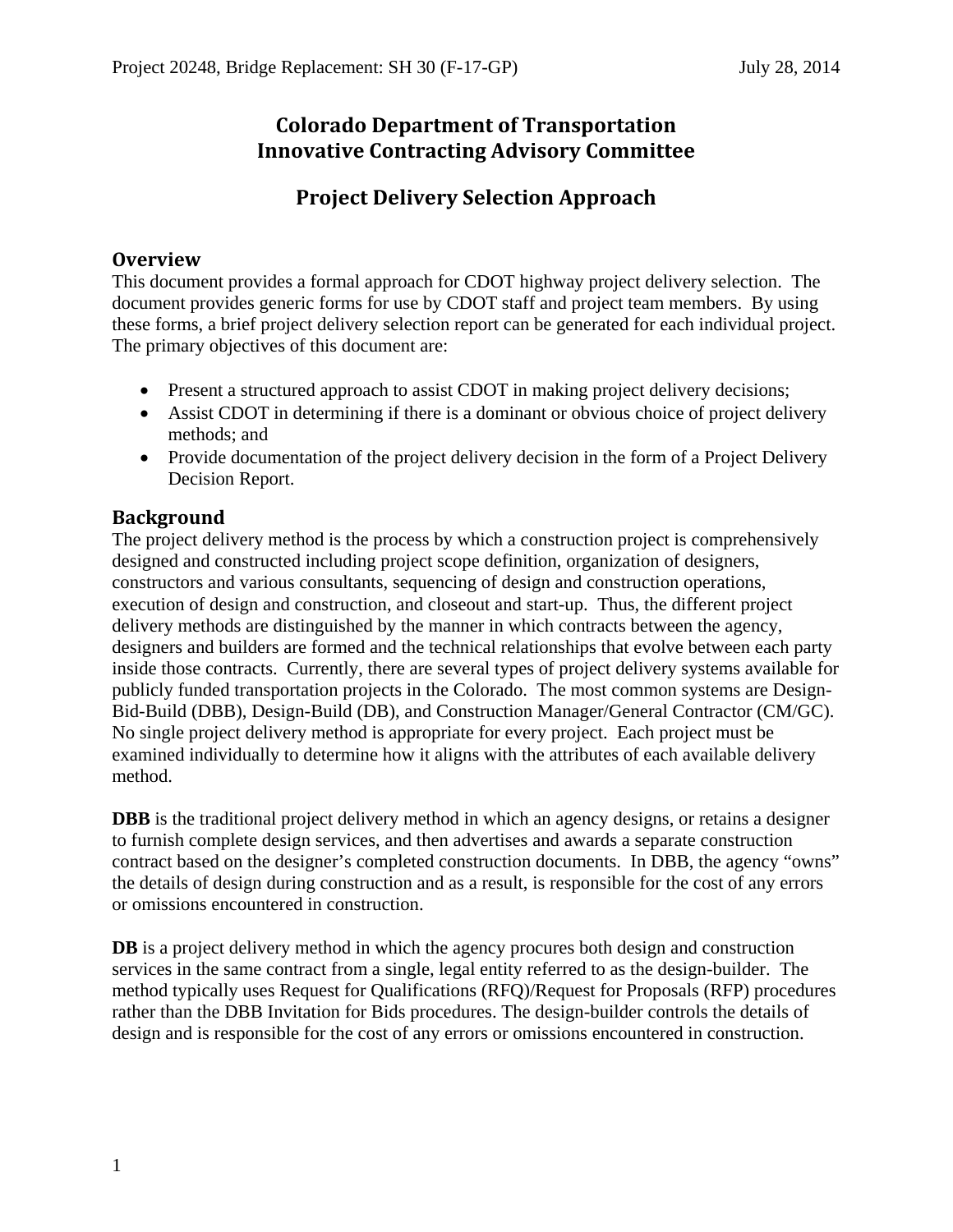**CM/GC** is a project delivery method in which the agency contracts separately with a designer and a construction manager. The agency can perform design or contract with an engineering firm to provide a facility design. The agency selects a construction manager to perform construction management services and construction works. The significant characteristic of this delivery method is a contract between an agency and a construction manager who will be at risk for the final cost and time of construction. Construction industry/Contractor input into the design development and constructability of complex and innovative projects are the major reasons an agency would select the CM/GC method. Unlike DBB, CM/GC brings the builder into the design process at a stage where definitive input can have a positive impact on the project. CM/GC is particularly valuable for new non-standard types of designs where it is difficult for the owner to develop the technical requirements that would be necessary for DB procurement without industry input.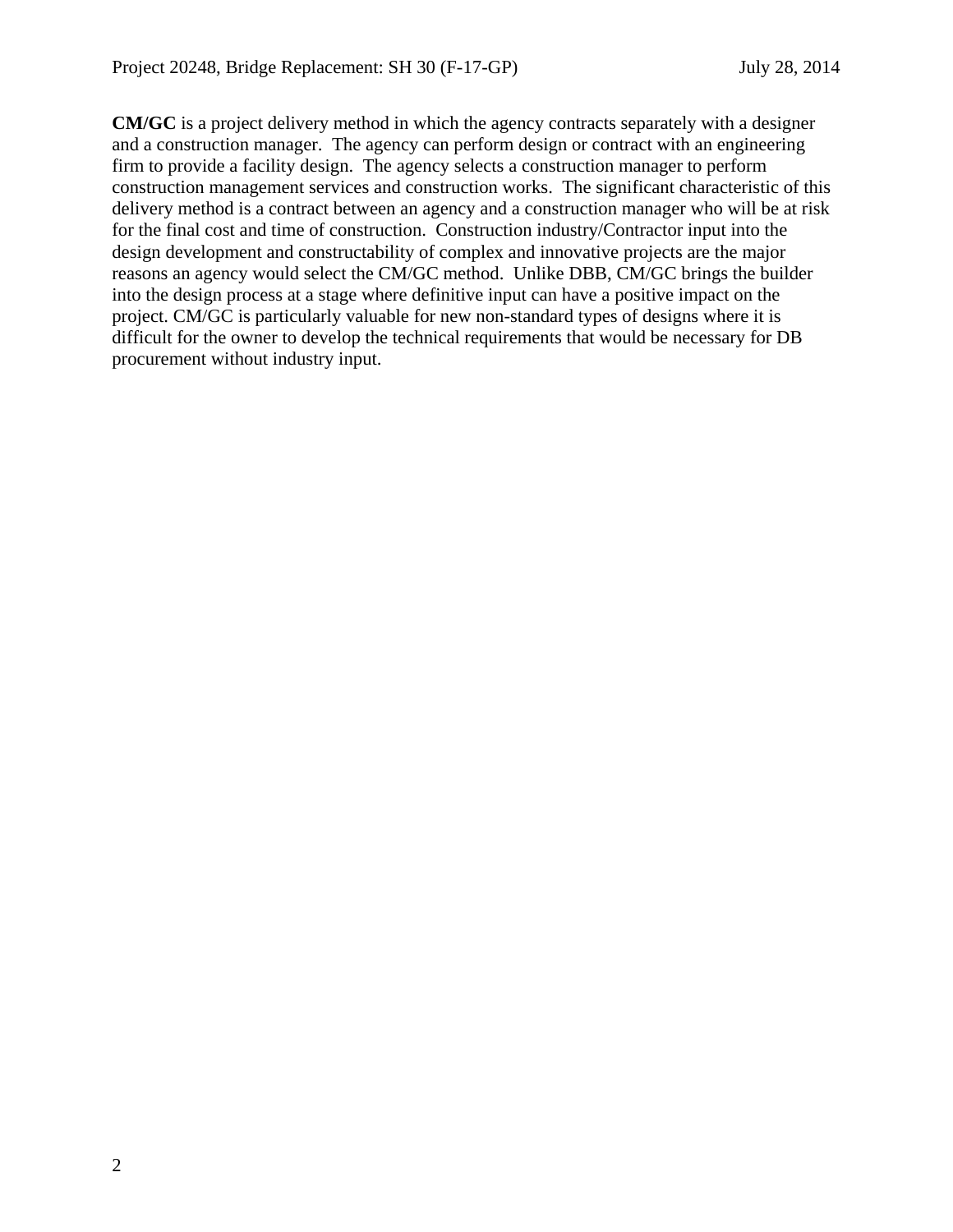# **Overview of the Project Delivery Selection Process**

The process is shown in the form of a flow chart below. It consists of the following activities:

- A. Describe the project and set the project goals
- B. Determine and review project dependent constraints
- C. Assess the primary factors (these factors most often determine the selection).
	- 1. Delivery Schedule
	- 2. Complexity & Innovation
	- 3. Level of Design (at the time of the project delivery procurement)
	- 4. Cost
- D. If the primary factors indicate there is a clear choice of the delivery method, then:
	- 5. Perform an initial risk assessment for the desired delivery method to ensure that risks can be properly allocated and managed, and
- E. Perform a brief pass/fail analysis of the secondary factors to ensure that they are not relevant to the decision.
	- 6. Staff Experience/Availability (Owner)
	- 7. Level of Oversight and Control
	- 8. Competition and Contractor Experience
- F. If steps B, C  $\&$  D do not result in clear determination of the method of delivery then perform a more rigorous evaluation of all eight factors against the three potential methods of delivery (DBB, DB and CM/GC).

Typically the entire selection process can be completed by the project team in a 4 hour workshop session, if team member have individually performed assessments before the workshop.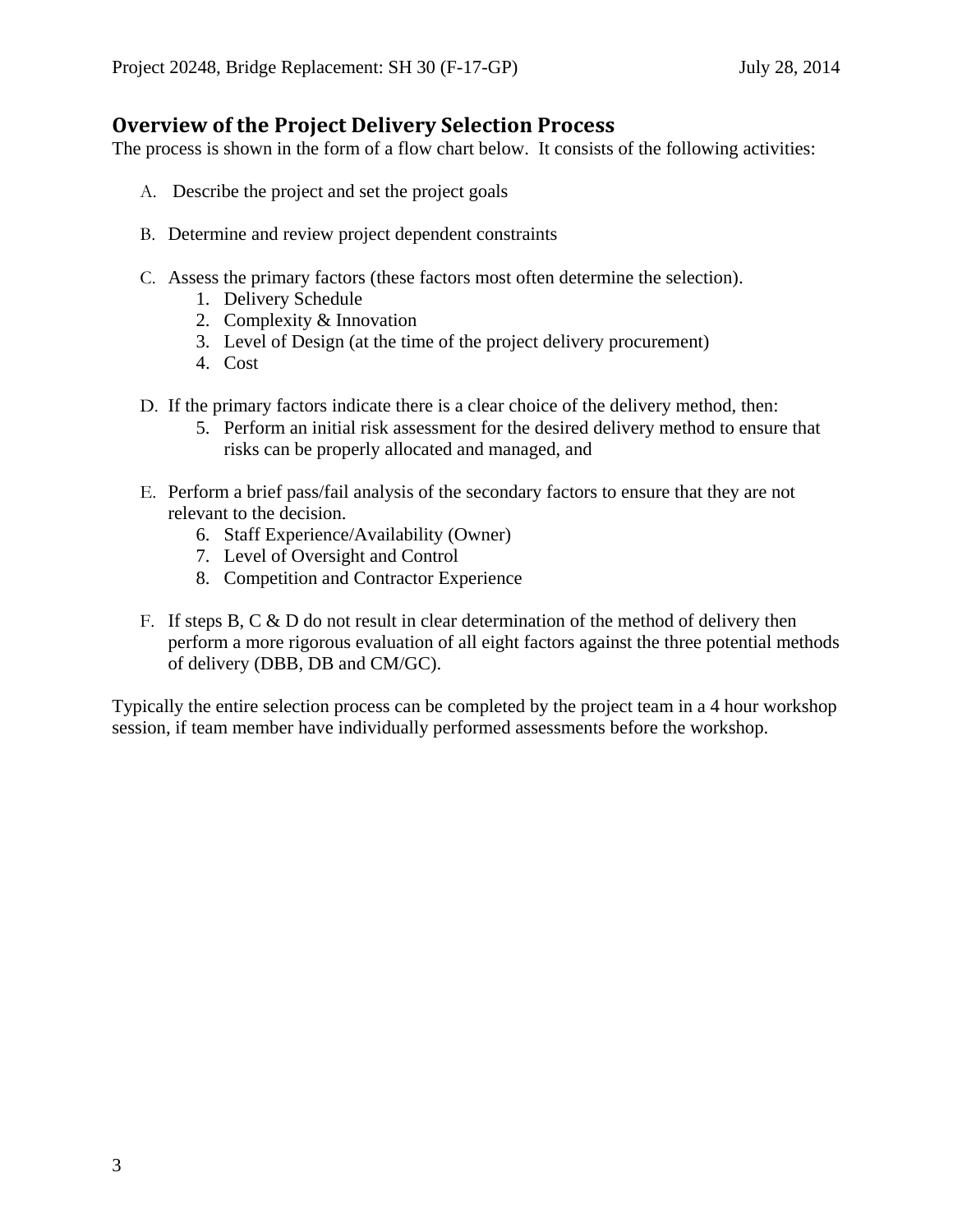

**CDOT Project Delivery Selection Flowchart**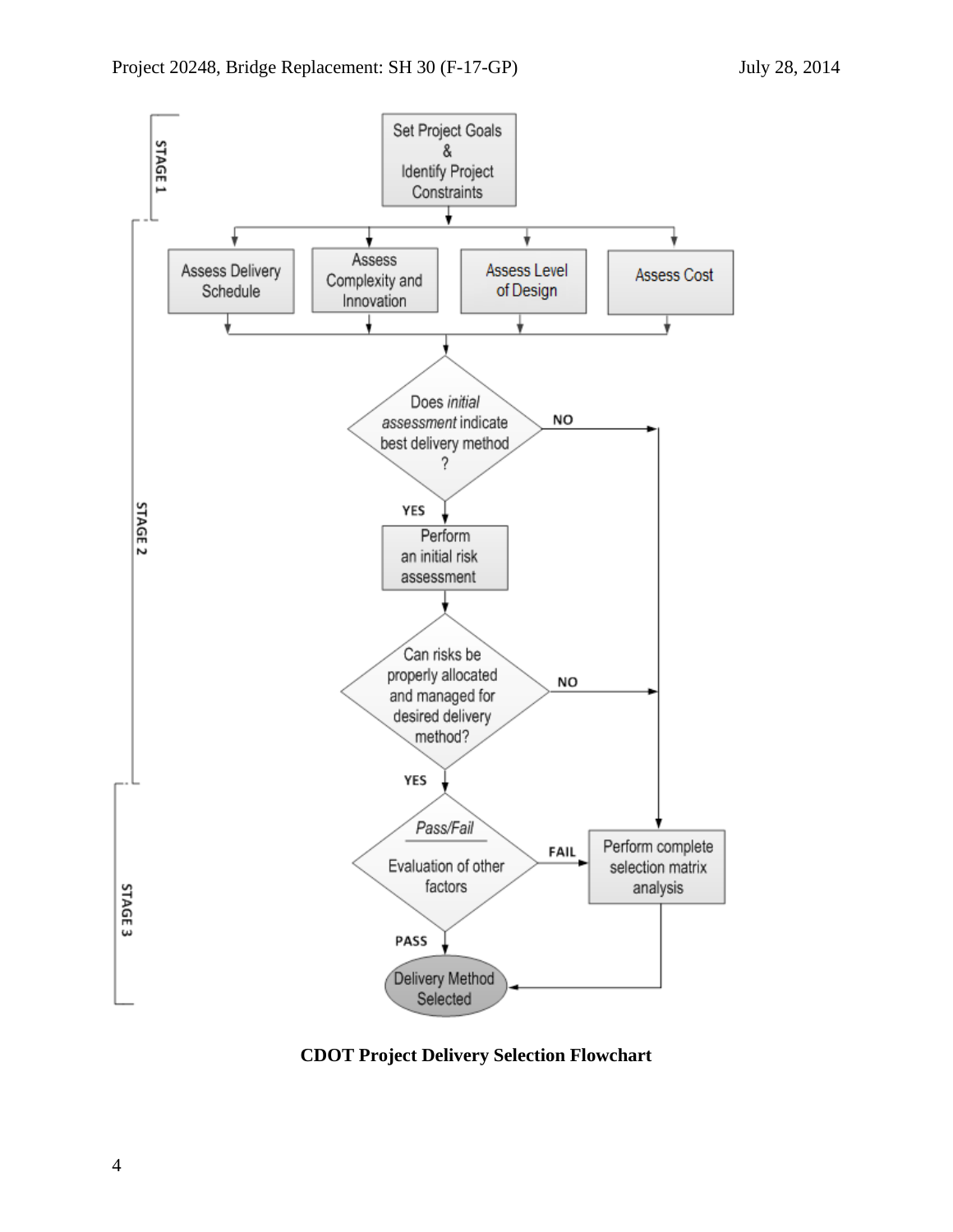The following forms and appendices are included to facilitate this process.

# **Project description checklist**

Provide information on the project that is using this tool. This includes size, type, funding, risks, complexities, etc. All information should be developed for the specific project.

# **Project Goals worksheet – including example project goals**

A careful determination of the project goals is an instrumental first step of the process that will guide both the selection of the appropriate method of delivery as well as the specific delivery procurement process and implementation of the project.

# **Project Constraints worksheet (Go / No‐Go Decisions)**

Carefully review all possible constraints to the project. These constraints can potentially eliminate a project delivery method before the evaluation process begins.

# **Project Delivery Selection Matrix Summary**

The Project Delivery Selection Matrix Summary summarizes the assessment of the eight Evaluation Factors for the three delivery methods. The form is qualitatively scored using the scoring provided in table 1 below.

## **Table 1 - Factor Evaluation Scoring Key**

- **+ +** Most appropriate delivery method
- **+** Appropriate delivery method
- **–** Least appropriate delivery method
- **X** Fatal Flaw (discontinue evaluation of this method)
- **NA** Factor not applicable or not relevant to the selection

The form also includes a section for comments and conclusions.The completed Project Delivery Selection Matrix Summary should provide an executive summary of the key reasons for the selection of the method of delivery**.** 

## **Workshop Blank Form**

This form can be used by the project team for additional documentation of the process. In particular it can be used to elaborate on Evaluation Factor 4. "Initial Project Risk Assessment".

# **Evaluation Factor Project Delivery Method Opportunity/Obstacle Summary**

These forms are used to summarize the assessments by the project team of the opportunities and obstacles associated with each delivery method relative to each of the eight Evaluation Factors. The bottom of each form allows for a qualitative conclusion using the same notation as described above. Those conclusions then are transferred to the **Project Delivery Selection Matrix Summary.**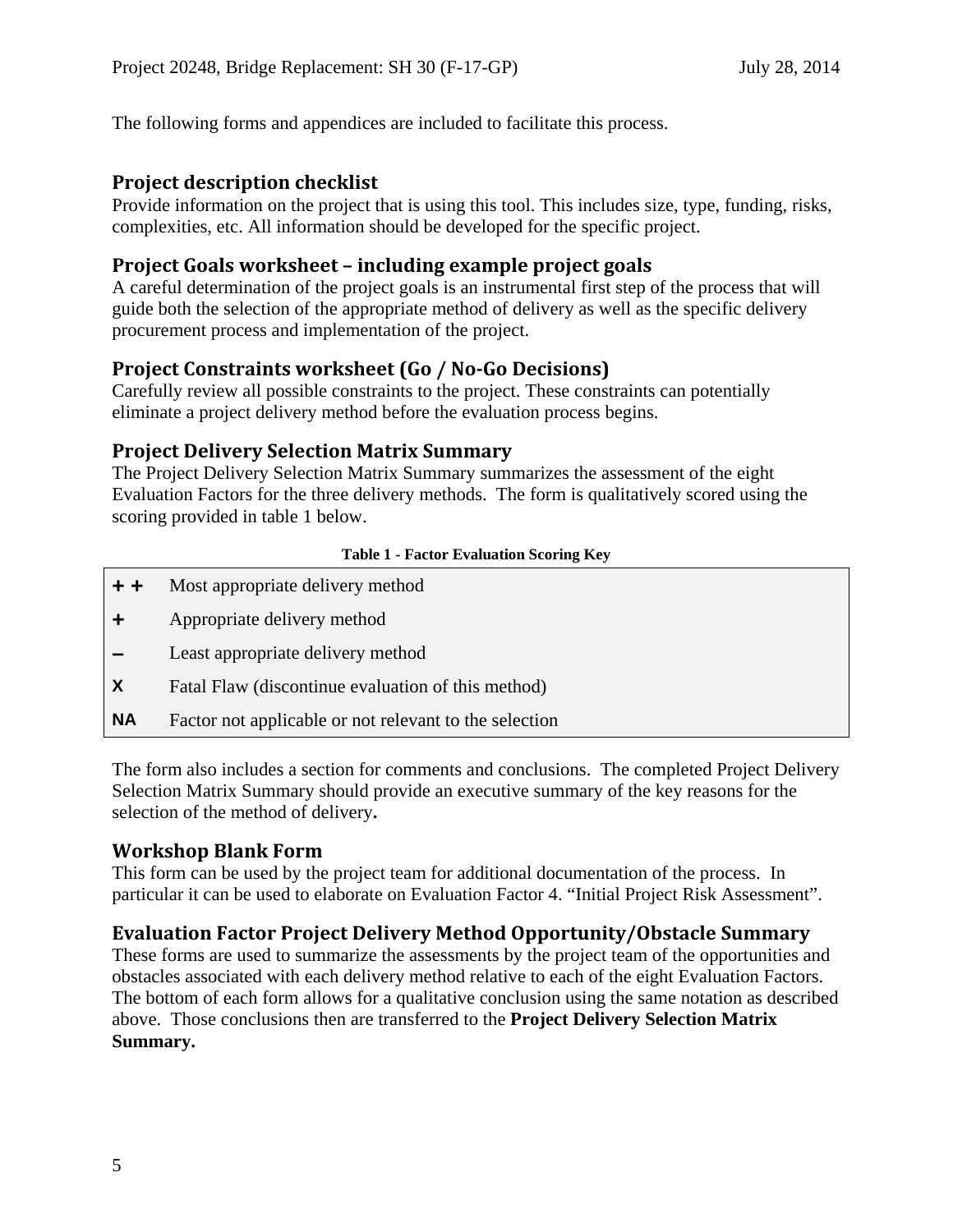# **Appendix – Opportunity/Obstacle Checklists**

These forms provide the project team with guidance concerning typical delivery method opportunities and obstacles associated with each of the eight Evaluation Factors. However, these checklist include general information and are not an all-inclusive checklist. Use the checklists as a supplement to developing project specific opportunities and obstacles.

# **Appendix – Initial Risk Assessment Guidance**

Because of the unique nature of Evaluation Factor 4. "Initial Project Risk Assessment", the Appendix provides the project team with additional guidance for evaluation of that factor including: Typical CDOT Transportation Project Risks; a General Project Risks Checklist; and a Risk Opportunities/Obstacles Checklist.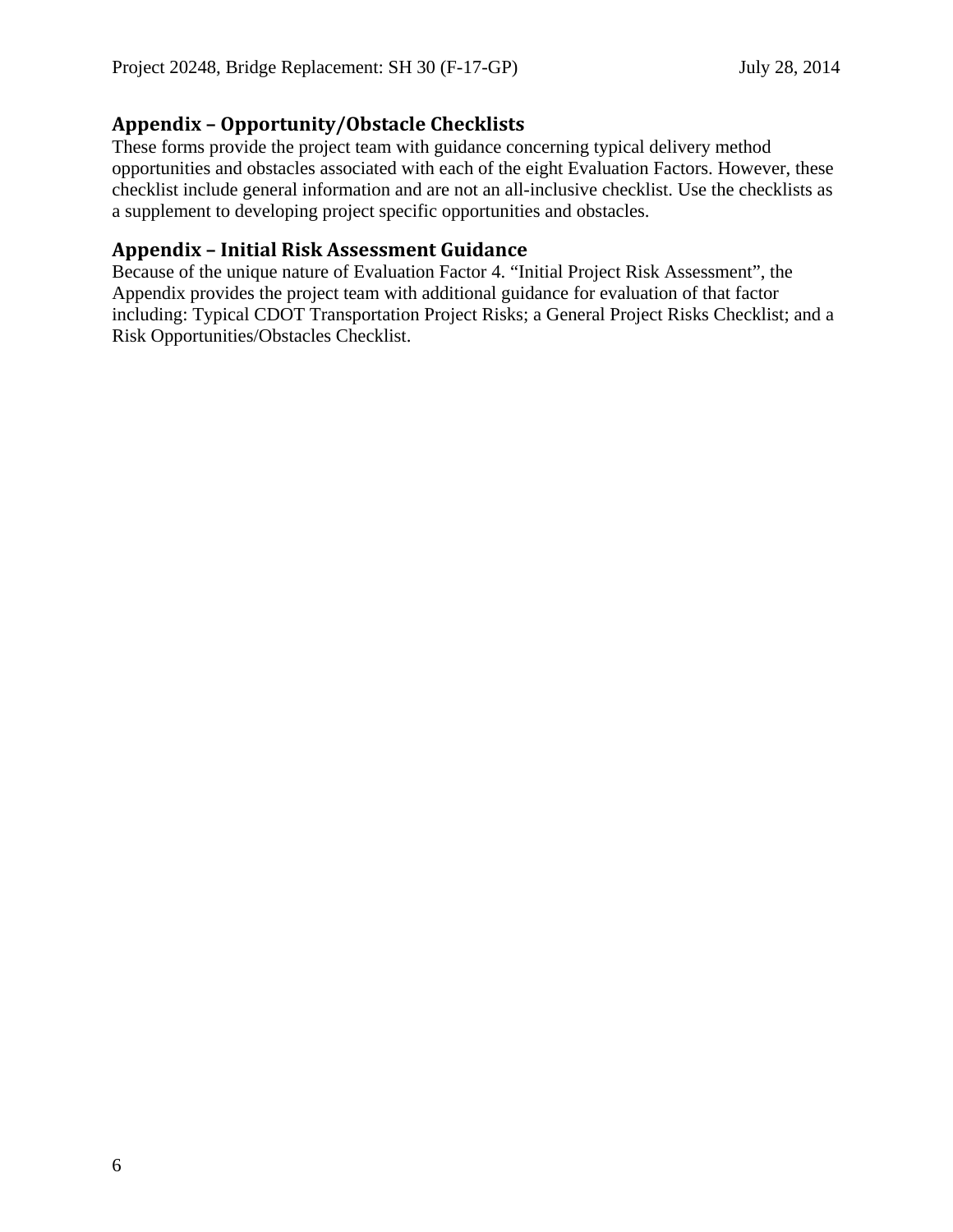# **Project Description Checklist**

The following items should be considered in the project description as applicable. Other items can be added if they influence the project delivery decision. Relevant documents can be added as appendices.

- Project Name: **Bridge Replacement: SH 030A (F-17-GP)**
- Location: **SH 030A Milepost 9.767 (Approximately 0.30 Miles West of I-225 on SH 030A)**
- Estimated Budget: **\$2.5 Million**
- Estimated Project Delivery Period: **Start January 2015, conclude August 2015, coordinate with nearby school**
- Required Delivery Date (if applicable): **Start of School Season (August 2015)**
- Source(s) of Project Funding: **BR (Bridge Replacement) Funding**
- Project Corridor: **SH 030A**
- Major Features of Work: **Replacement of deficient pedestrian bridge F-17-GP**
- Major Schedule Milestones: **February 2015 Commence Construction, August 2015 Complete Construction**
- Major Project Stakeholders: **Colorado Department of Transportation, City of Aurora**
- $\Box$  Major Challenges (as applicable):
	- o **Method of Handling Traffic, Minimizing Impact to Traffic**
	- o **Method of Handling Pedestrian Traffic/Usage**
	- o **Working within Right of Way**
	- o **Avoiding Utility Conflicts**
	- o **Construct During School Summer Break**
- Main Identified Sources of Risk: **Maintaining Vehicle and Pedestrian Traffic, Utility Conflicts, Working within Right of Way**
- Safety Issues: **High Traffic Volumes, High Pedestrian Usage (Elementary School)**
- Sustainable Design and Construction Requirements: **Meet requirements set forth from both Colorado Department of Transportation and the City of Aurora, Provide minimum 50 year service life of new structure, and adhere to current Americans with Disabilities Act (ADA) standards**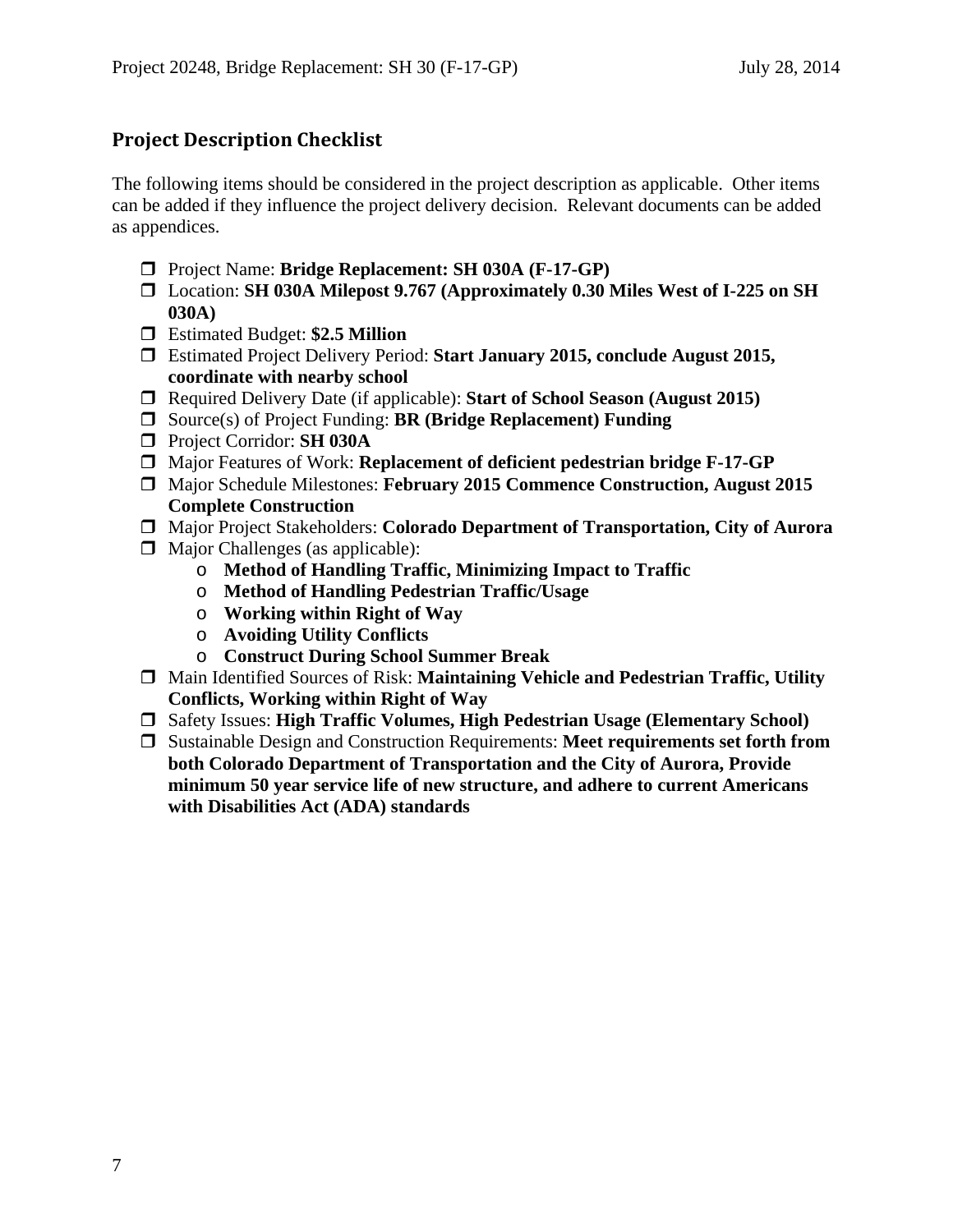# **Project Goals**

An understanding of project goals is essential to appropriate project delivery selection. Typically, the project goals can be defined in three to five items. Examples are provided below, but the report should include project-specific goals. These goals should remain consistent over the life of the project.

Project-Specific Goals

- 1. Goal #1: **Replace structure F-17-GP with ADA compliant structure**
- 2. Goal #2: **Complete construction with minimal impact to traffic and pedestrian usage**
- 3. Goal #3: **Maximize project budget and project scope**
- 4. Goal #4: **Minimize project delivery time and accelerate design/construction schedule**
- 5. Goal #5: **Complete construction by August 2015 (Start of School Season)**
- 6. Goal #6: **Maintain protected pedestrian access across SH 030A (6th Avenue) during construction.**

 $\overline{a}$ <sup>1</sup> Generic Project Goals Schedule

- Minimize project delivery time
- Complete the project on schedule
- Accelerate start of project revenue

Cost

- Minimize project cost
- Maximize project budget
- Complete the project on budget
- Maximize the project scope and improvements within the project budget

Quality

- Meet or exceed project requirements
- Select the best team
- Provide a high quality design and construction constraints
- Provide an aesthetically pleasing project

Functional

- Maximize the life cycle performance of the project
- Maximize capacity and mobility improvements
- Minimize inconvenience to the traveling public during construction
- Maximize safety of workers and traveling public during construction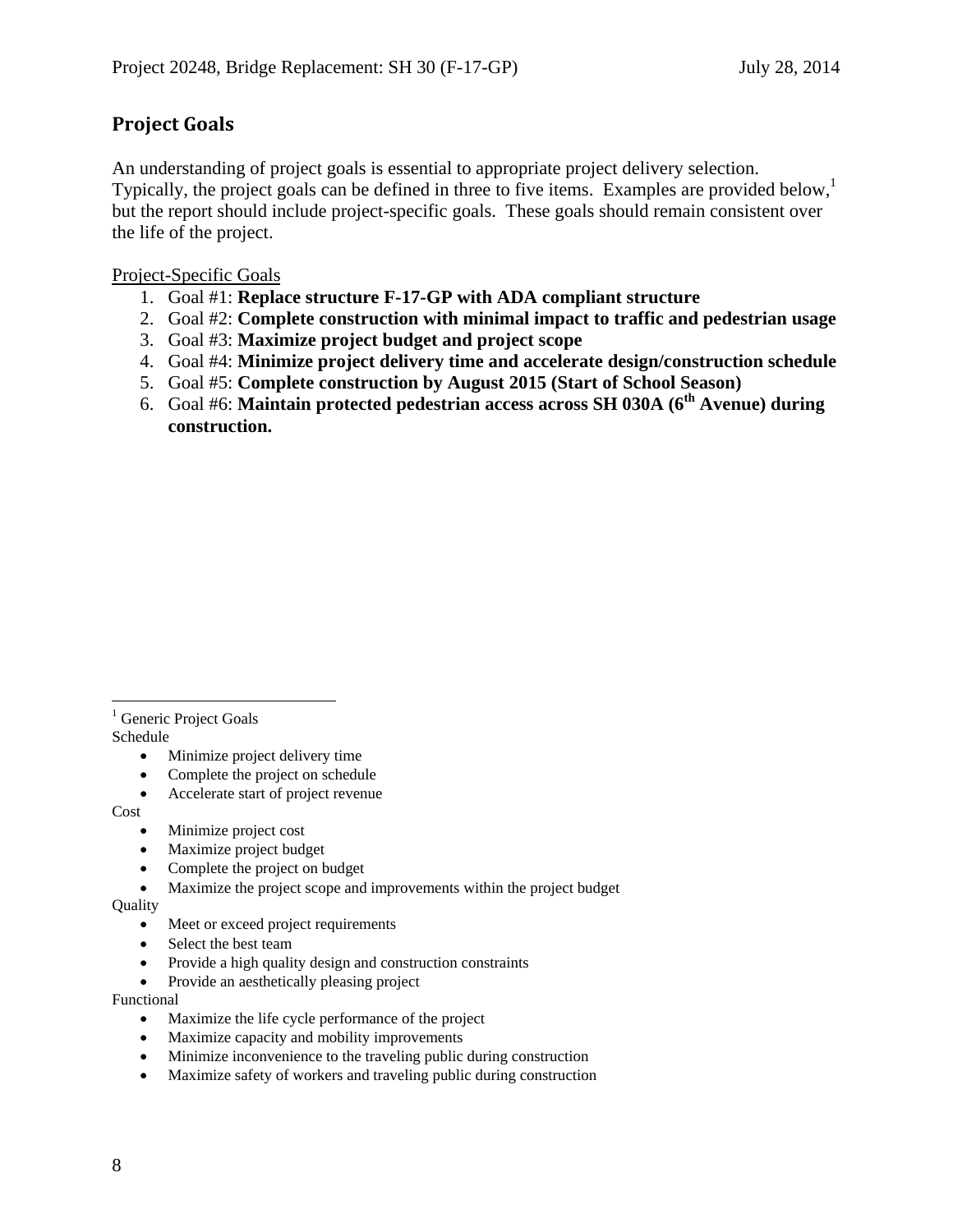# **Project Constraints**

There are potential aspects of a project that can eliminate the need to evaluate one or more of the possible project delivery methods. General constraints are provided, but it is critical to identify constraints that are project specific.

**Constraints** 

- **Source of Funding: BR (Bridge Replacement \$2.5 Million budget)**
- **IGA (Maintenance and Operations) between Colorado Department of Transportation and the City of Aurora**
- **Safety standards (Clear Zone), City of Aurora Design Standards, Colorado Department of Transportation Design Standards**
- **Work within existing Colorado Department of Transportation Right of Way limits**
- **Traffic demand must be maintained with minimal impact**
- **Construction schedule**
- **Pedestrian access during construction**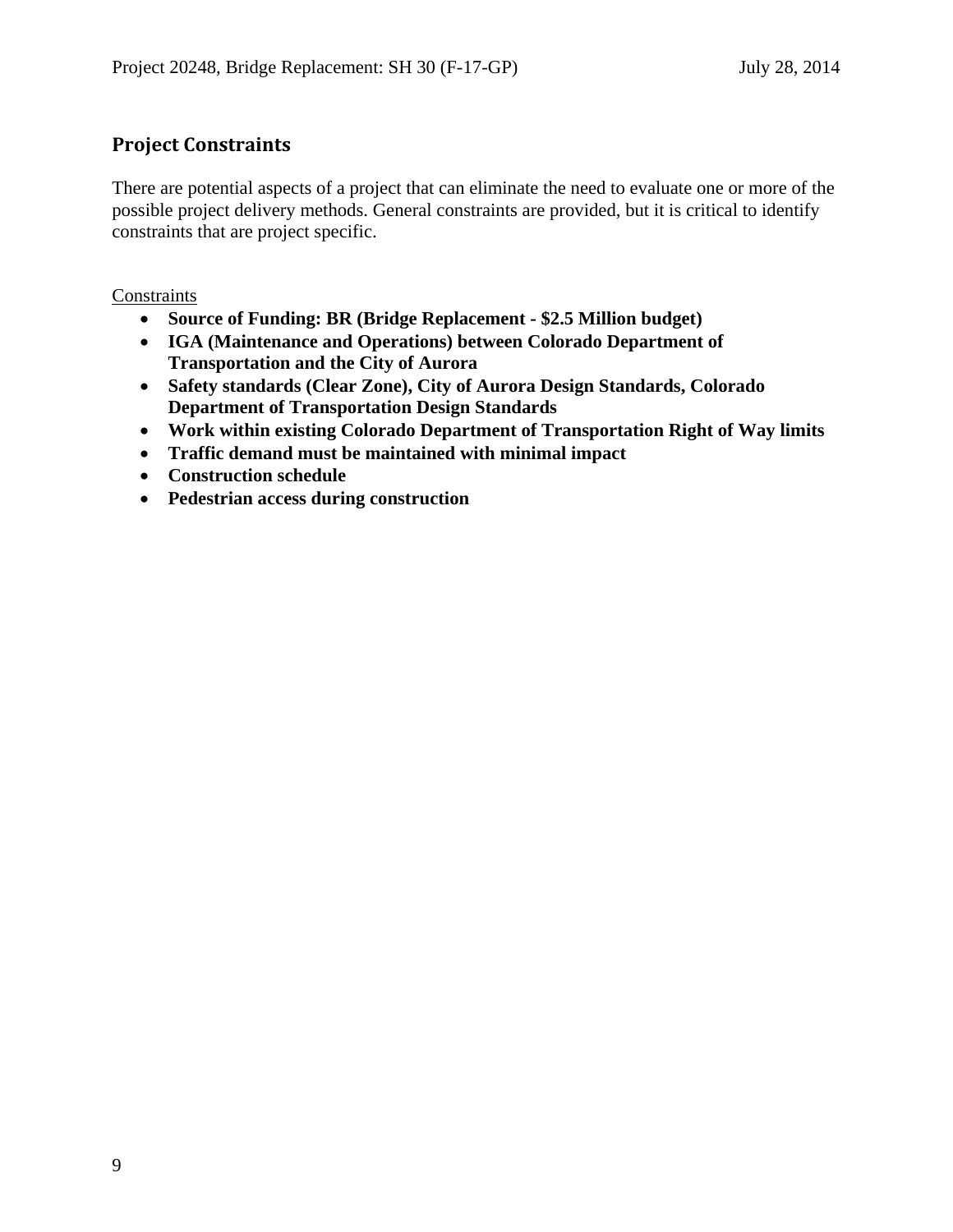# **Project Delivery Selection Matrix Summary**

Determine the factors that should be considered in the project delivery selection, discuss the opportunities and obstacles related to each factor, and document the discussion on the following pages. Then complete the summary below.

| PROJECT DELIVERY METHOD OPPORTUNITY/OBSTACLE SUMMARY |            |           |              |
|------------------------------------------------------|------------|-----------|--------------|
|                                                      | <b>DBB</b> | <b>DB</b> | <b>CM/GC</b> |
| <b>Primary Evaluation Factors</b>                    |            |           |              |
| 1. Delivery Schedule                                 |            | + +       | ╈            |
| 2. Project Complexity & Innovation                   |            | + +       |              |
| 3. Level of Design                                   |            | + +       | ╈            |
| 4. Cost                                              |            | + +       | ╈            |
| 5. Perform Initial Risk Assessment                   |            | + +       | ╈            |
| <b>Secondary Evaluation Factors</b>                  |            |           |              |
| 6. Staff Experience/Availability (Owner)             | + +        |           |              |
| 7. Level of Oversight and Control                    | + +        | ÷         | + +          |
| 8. Competition and Contractor Experience             |            |           |              |

- **+ +**Most appropriate delivery method
- **<sup>+</sup>**Appropriate delivery method
- **–**Least appropriate delivery method
- **X** Fatal Flaw (discontinue evaluation of this method)
- **NA**Factor not applicable or not relevant to the selection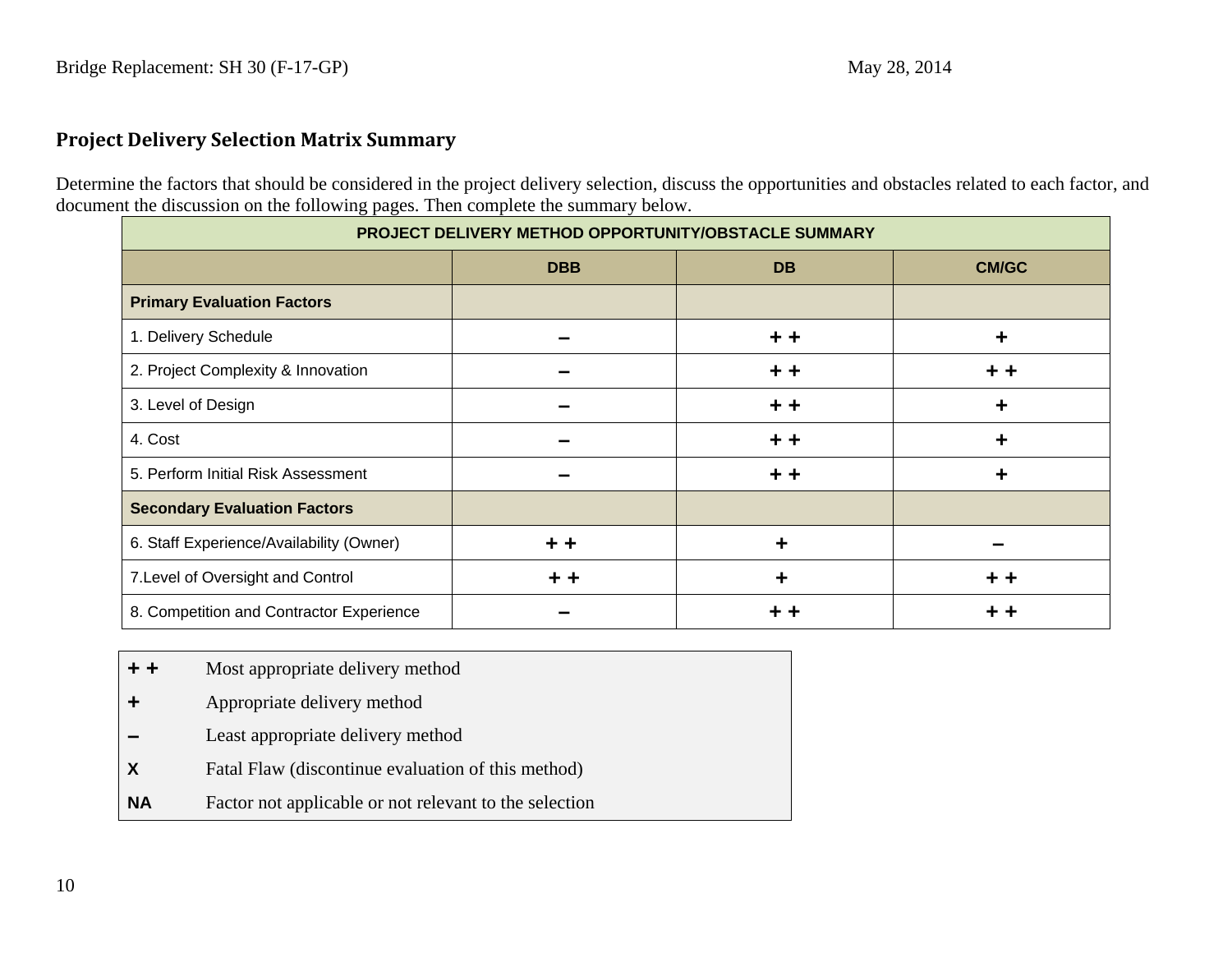## **Project Delivery Selection Matrix Summary Conclusions and Comments:**

Based on the Project Delivery Selection Matrix, **Design Build (Streamlined-Single Phase)** is the most appropriate option for the following reasons:

- 1. **Delivery Schedule:** Design Build allows the project to commence prior to completing design. The pedestrian bridge structure that will be replaced is in poor condition. The longer the structure remains, the greater the risk to the traveling public. Preliminary design has been completed by the Colorado Department of Transportation. This can be utilized moving forward with the RFP process.
- 2. **Project Complexity and Innovation:** The scope of work for the project is limited; however, many viable options exist to replace the structure. Along with innovative options to replace the structure, there also may be innovative techniques to deal with the construction process (i.e. Traffic Control, Utility Coordination, Public Outreach, etc.).
- 3. **Level of Design:** Preliminary design can be utilized to precisely define contract requirements. Input from experienced contractors is highly recommended.
- 4. **Cost:** Project costs need to be determined early in the design process. Design Build will allow variable scope bids to match the fixed budget for the project.
- 5. **Initial Risk Assessment:** Given limited scope of work, well defined risks can be defined for the Design Build team. When risks are encountered, the appropriate party can be tasked to manage them by using Design Build.
- 6. **Staff Experience/Availability:** A consultant well versed in Design Build will be utilized along with Colorado Department of Transportation staff.
- 7. **Level of Oversight and Control:** Design Build provides the opportunity for the Design Build Team to entertain several options that are innovative in both design and construction. The project should be designed and constructed in the shortest amount of time possible.
- 8. **Competition and Contractor Experience:** Given the scope of work, competitive bidding is anticipated. There are several designer/contactors with the capability to be innovative and successfully deliver the project.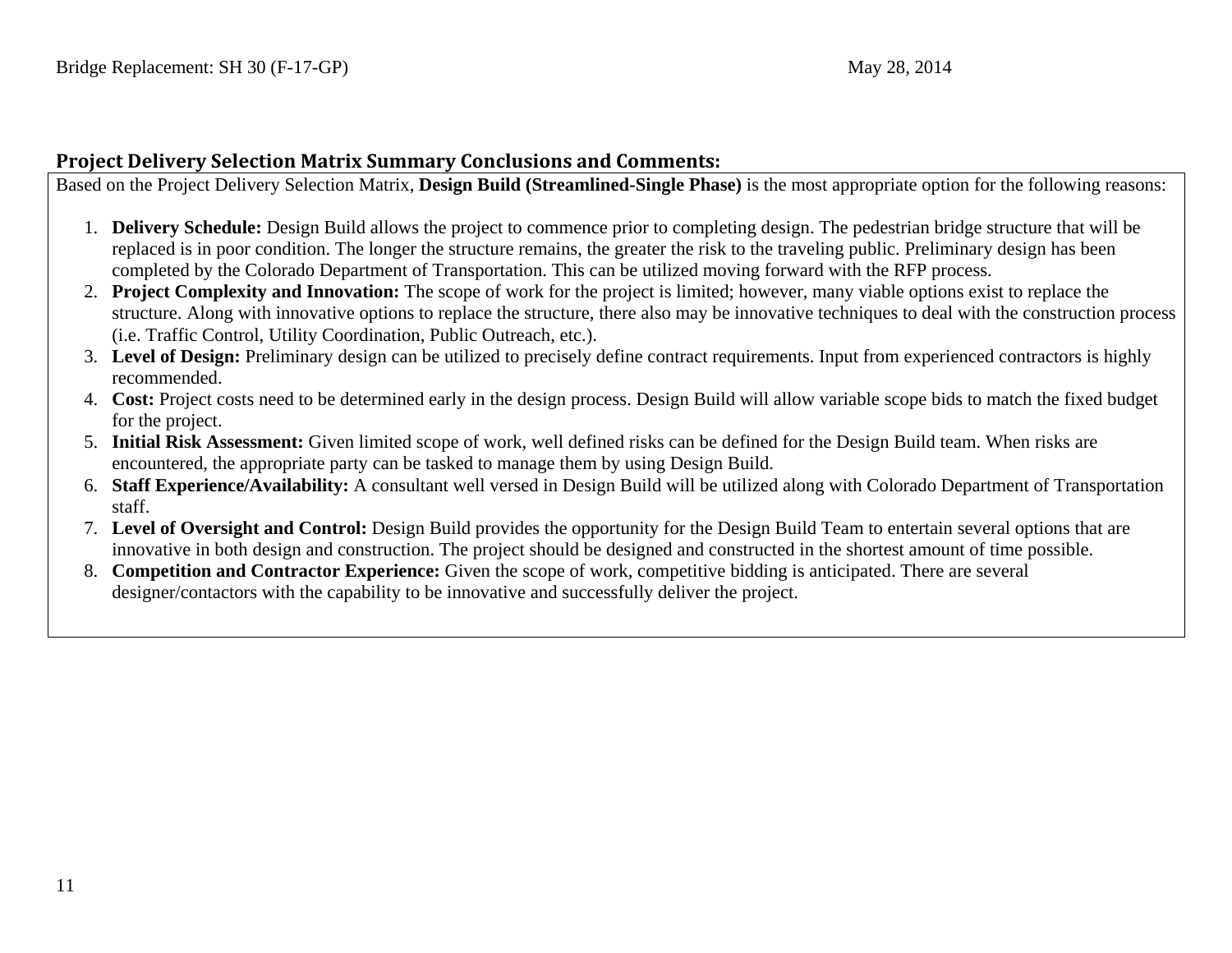## **1) Delivery Schedule**

Delivery schedule is the overall project schedule from scoping through design, construction and opening to the public. Assess time considerations in getting the project started or funding dedicated and assess project completion importance.

| <b>DESIGN-BID-BUILD</b><br>Requires time to perform sequential design and procurement, but if design time is available has the shortest<br>procurement time after the design is complete. |                                              |  |
|-------------------------------------------------------------------------------------------------------------------------------------------------------------------------------------------|----------------------------------------------|--|
| <b>Opportunities</b><br><b>Obstacles</b>                                                                                                                                                  |                                              |  |
| Time to communicate with project stake                                                                                                                                                    | Design would need to be advanced. This takes |  |
| holders during design process<br>time and resources that are not aligned with the                                                                                                         |                                              |  |
| project.                                                                                                                                                                                  |                                              |  |
| Time for plans and specification review by                                                                                                                                                | Risk from contract documents would be put on |  |
| CDOT and the City of Aurora<br>CDOT rather than design-build team                                                                                                                         |                                              |  |

#### **DESIGN-BUILD**

Can get project under construction before completing design. Parallel process of design and construction can accelerate project delivery schedule; however, procurement time can be lengthy due to the time necessary to develop an adequate RFP, evaluate proposals and provide for a fair, transparent selection process.

| <b>Opportunities</b>                           | <b>Obstacles</b>                              |
|------------------------------------------------|-----------------------------------------------|
| Acceleration of design and construction        | Requires project stakeholder commitments to   |
|                                                | be met in expeditious manner                  |
| Valuable industry input into design, schedule, | Time needed for the City of Aurora to review. |
| and construction methods                       | Review times need to be expedited.            |
| Construction and procurement of materials can  |                                               |
| begin before design is complete                |                                               |
| Majority of risks placed on design-build team  |                                               |

## **CM/GC**

Quickly gets contractor under contract and under construction to meet funding obligations before completing design. Parallel process of development of contract requirements, design, procurements, and construction can accelerate project schedule. However, schedule can be slowed down by coordinating design-related issues between the CM and designer and by the process of reaching a reasonable Guaranteed Maximum Price (GMP).

| <b>Opportunities</b>                            | <b>Obstacles</b>                              |
|-------------------------------------------------|-----------------------------------------------|
| Construction and procurement of materials       | Iterative design can cause schedule delay     |
| could begin before design is complete           |                                               |
| Contractor input for phasing, constructability, | GMP (Cap) negotiation can cause delay         |
| and traffic control                             |                                               |
| Acceleration of design and construction         | Requires project stakeholder commitments to   |
|                                                 | be met in expeditious manner                  |
|                                                 | Time needed for the City of Aurora to review. |
|                                                 | Review times need to be expedited.            |

#### **Delivery Schedule Summary**

|                      | <b>DBB</b> | <b>DB</b> | <b>CM/GC</b> |
|----------------------|------------|-----------|--------------|
| 1. Delivery Schedule | -          | . .       |              |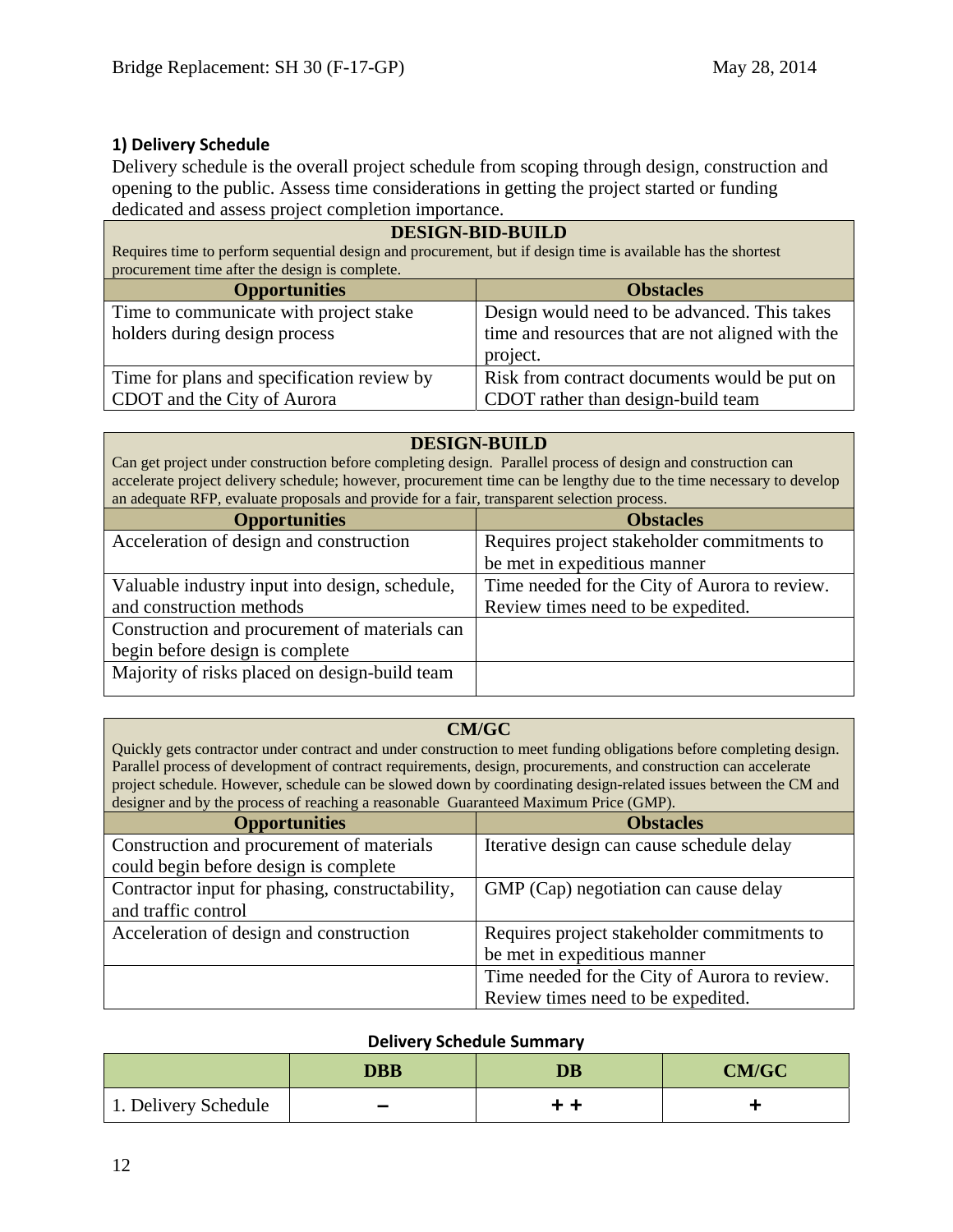Design Build is deemed to be the most appropriate selection. This can utilize a preliminary design to accelerate the project and put the majority of risk on the design-build team. It also will provide a cost effective final product because industry input will be utilized for design.

## **2) Project Complexity & Innovation**

Project complexity and innovation is the potential applicability of new designs or processes to resolve complex technical issues.

#### **DESIGN-BID-BUILD**

Allows CDOT to fully resolve complex design issues and qualitatively evaluate designs before procurement of the general contractor. Innovation is provided by CDOT/Consultant expertise and through traditional owner directed processes such as VE studies and contractor bid alternatives.

| <b>Opportunities</b>                                   | <b>Obstacles</b>                             |
|--------------------------------------------------------|----------------------------------------------|
| Utilize bridge vendor input for review and<br>comments | No contractor input into design and schedule |
|                                                        | Limited innovation for design from industry  |

#### **DESIGN-BUILD**

Incorporates design-builder input into design process through best value selection and contractor proposed Alternate Technical Concepts (ATCs) – which are a cost oriented approach to providing complex and innovative designs. Requires that desired solutions to complex projects be well defined through contract requirements.

| <b>Opportunities</b>                            | <b>Obstacles</b>                         |  |
|-------------------------------------------------|------------------------------------------|--|
| Innovation generated between contractor and     | Requirements must be clearly defined     |  |
| designer                                        |                                          |  |
| Innovation from multiple sources via draft      | Teamwork between CDOT and City of Aurora |  |
| RFP, ATC processes and best value               | to clearly define goals for the project  |  |
| Design-Build team is created early in the       |                                          |  |
| process, strong relationship is established for | Choosing realistic design innovations    |  |
| design and construction                         |                                          |  |
| Design-Build team is quality-schedule driven.   |                                          |  |
| Design decisions are done quickly               |                                          |  |

#### **CM/GC**

Allows independent selection of designer and contractor based on qualifications and other factors to jointly address complex innovative designs through three party collaboration of CDOT, designer and Contractor. Allows for a qualitative (nonprice oriented) design but requires agreement on GMP.

| <b>Opportunities</b>                             | <b>Obstacles</b>                              |
|--------------------------------------------------|-----------------------------------------------|
| Allows for independent selection of best         | Iterative design process could cause schedule |
| qualified designer and best qualified contractor | delay                                         |
| Risks from innovation can be better defined,     | Competitiveness decreases with single source  |
| minimized and allocated                          | negotiated GMP (cap)                          |
| Allows for CM/GC team to work through            |                                               |
| design and aesthetics with the City of Aurora    |                                               |
| CM/GC team is created early in the process,      |                                               |
| strong relationship is established for design    |                                               |
| and construction                                 |                                               |

#### **Project Complexity & Innovation Summary**

|  | <b>DBB</b> | <b>DB</b> | <b>CM/GC</b> |
|--|------------|-----------|--------------|
|--|------------|-----------|--------------|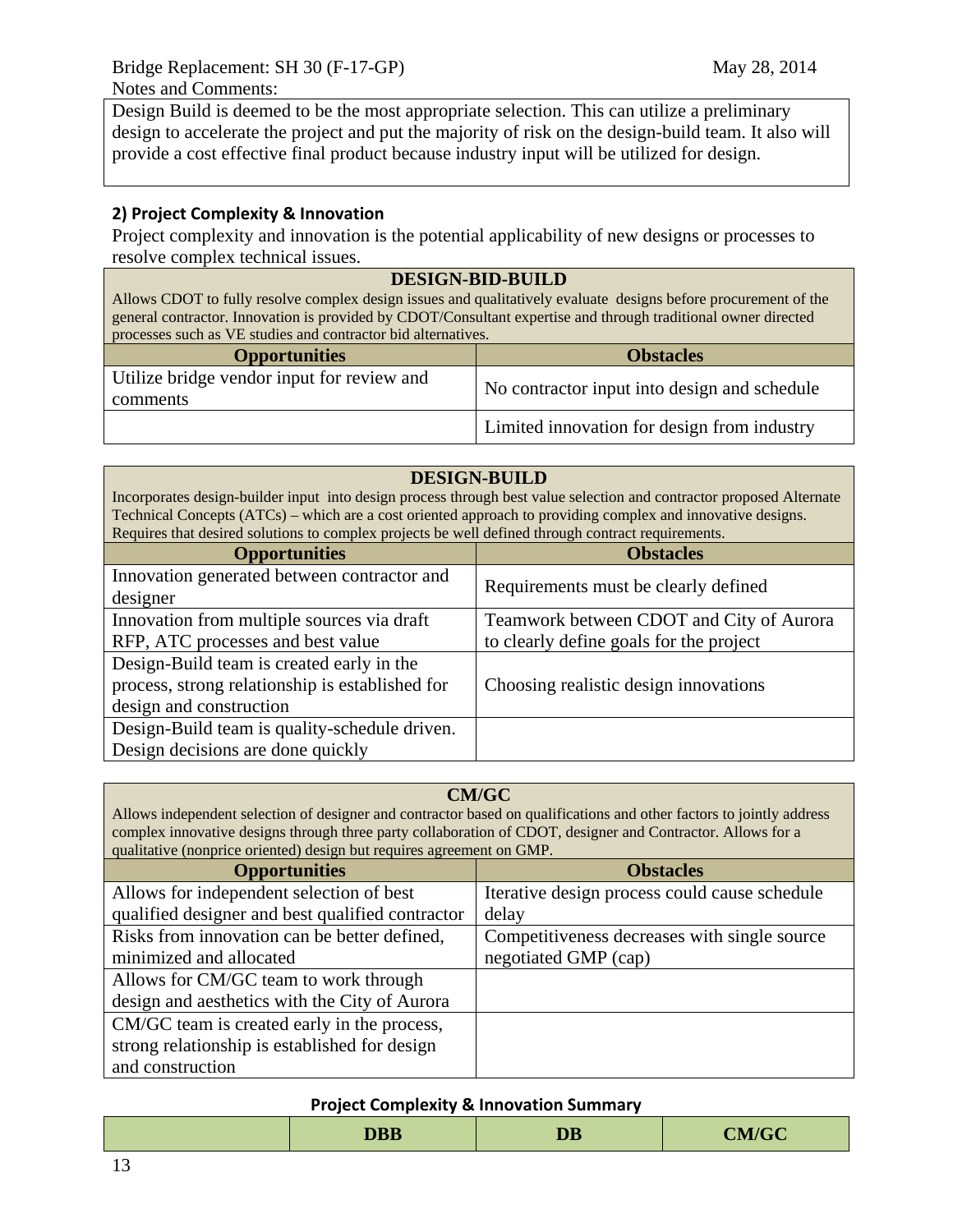Bridge Replacement: SH 30 (F-17-GP)May 28, 2014

| 2. Project Complexity<br>$\&$ Innovation |  |  |
|------------------------------------------|--|--|
|------------------------------------------|--|--|

#### Notes and Comments:

Given the small scope of the project, Design Build brings a contractor's expertise and a designer's expertise together early in the process to come up with innovations that will expedite construction and get the project completed. Innovation is limited based on scope, with a Design Build team, many possible innovations will be explored for the project.

## **3) Level of Design**

Level of design is the percentage of design completion at the time of the project delivery procurement

| <b>DESIGN-BID-BUILD</b>                                                 |                                              |  |
|-------------------------------------------------------------------------|----------------------------------------------|--|
| 100% design by CDOT, with CDOT having complete control over the design. |                                              |  |
| <b>Opportunities</b><br><b>Obstacles</b>                                |                                              |  |
| Well known process to industry                                          | 100% Design must be complete before          |  |
|                                                                         | construction begins                          |  |
|                                                                         | Minimal innovation from contractors due      |  |
| Value Engineering opportunities                                         | single design plans                          |  |
|                                                                         | Design errors can result in higher risks for |  |
| Accurate quantities                                                     | Stakeholders                                 |  |

#### **DESIGN-BUILD**

Design advanced by CDOT to the level necessary to precisely define contract requirements and properly allocate risk (typically 30% or less).

| <b>Opportunities</b>                           | <b>Obstacles</b>                                |  |
|------------------------------------------------|-------------------------------------------------|--|
| Does not require advanced design before        | Must have clear definitions and requirements in |  |
| awarding contract to design build team         | the RFP                                         |  |
| Contractor involvement improves innovation     | Covering all scope requirements for the project |  |
| and constructability                           |                                                 |  |
| Minimal Stake holder staff needed to manage    | Minimal review time for the City of Aurora      |  |
| the design of the project                      |                                                 |  |
| Design Build team accepts the design and risks |                                                 |  |
| associated with it                             | All risks built into bid price                  |  |

#### **CM/GC**

Can utilize a lower level of design prior to procurement of the CM/GC and then joint collaboration of CDOT, designer, and CM/GC in the further development of the design. Iterative nature of design process risks extending the project schedule.

| <b>Opportunities</b>                        | <b>Obstacles</b>                       |
|---------------------------------------------|----------------------------------------|
| Contractor involvement early in design will | Teaming/Communicating design can cause |
| improve constructability and knowledge      | disputes                               |
|                                             | Three party process can slow down the  |
|                                             | progression of the design              |

#### **Level of Design Summary**

|                    | <b>DBB</b>               | <b>DB</b> | <b>CM/GC</b> |
|--------------------|--------------------------|-----------|--------------|
| 3. Level of Design | $\overline{\phantom{a}}$ | . .       |              |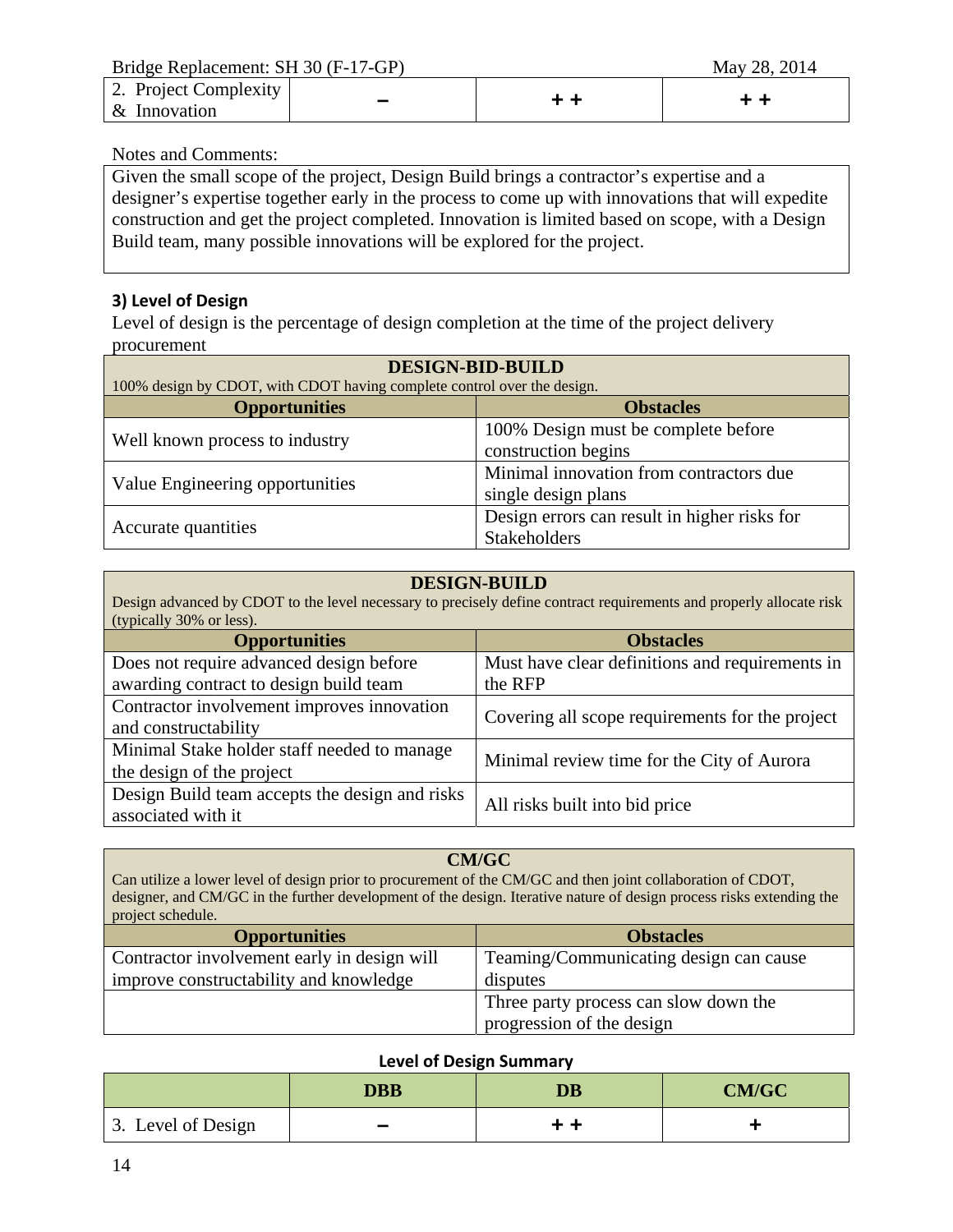## Notes and Comments:

Design Bid Build requires 100% plans and specifications prior to awarding the project to the contractor. This limits the innovation that could be possible for the project and restrains the contractor to only one design option. Design Build requires minimal staff to progress the design needed in order to award the project. Contractor and industry involvement early in the design process will make innovation possible and improve constructability. The schedule can be expedited and the risks associated with the design are put onto the Design Build team. Bid prices will be higher due to the fact that the Design Build team is taking responsibility for the majority of the risks. CM/GC could possibly lead to extended negotiations that increase time to the schedule.

## **4) Cost**

Project cost is the financial process related to meeting budget restrictions, early and precise cost estimation, and control of project costs.

| <b>DESIGN-BID-BUILD</b><br>Competitive bidding provides a low cost construction for a fully defined scope of work. Costs accuracy limited until<br>design is completed. More likelihood of cost change orders due to contractor having no design responsibility. |                                                                   |  |
|------------------------------------------------------------------------------------------------------------------------------------------------------------------------------------------------------------------------------------------------------------------|-------------------------------------------------------------------|--|
| <b>Obstacles</b><br><b>Opportunities</b>                                                                                                                                                                                                                         |                                                                   |  |
| Competitive bidding provides low bid selection                                                                                                                                                                                                                   | Reductions in cost from innovations are                           |  |
| for the fully defined scope of work<br>difficult to obtain                                                                                                                                                                                                       |                                                                   |  |
|                                                                                                                                                                                                                                                                  | Estimate accuracy is limited until final design is<br>established |  |
|                                                                                                                                                                                                                                                                  | More possibilities for change orders from                         |  |
|                                                                                                                                                                                                                                                                  | design                                                            |  |

| <b>DESIGN-BUILD</b><br>Designer-builder collaboration and ATCs can provide a cost-efficient response to project goals. Costs are determined<br>with design-build proposal, early in design process. Allows a variable scope bid to match a fixed budget. Poor risk<br>allocation can result in high contingencies. |                                                                                                                             |  |  |
|--------------------------------------------------------------------------------------------------------------------------------------------------------------------------------------------------------------------------------------------------------------------------------------------------------------------|-----------------------------------------------------------------------------------------------------------------------------|--|--|
| <b>Opportunities</b><br><b>Obstacles</b>                                                                                                                                                                                                                                                                           |                                                                                                                             |  |  |
| Cost is moderated due to contractor and<br>designer early cooperation                                                                                                                                                                                                                                              | Risks associated with Lump Sum cost without<br>substantial design complete can cause financial<br>problems with the project |  |  |
| Costs are set contractually early in the process                                                                                                                                                                                                                                                                   | Change orders                                                                                                               |  |  |
| Allows for innovative design options that must<br>$High Risk = High Cost$<br>match a fixed budget                                                                                                                                                                                                                  |                                                                                                                             |  |  |

| CM/GC                                                                                                     |                                               |  |  |
|-----------------------------------------------------------------------------------------------------------|-----------------------------------------------|--|--|
| CDOT/designer/contractor collaboration to reduce risk pricing can provide a low cost project however non- |                                               |  |  |
| competitive negotiated GMP introduces price risk. Good flexibility to design to a budget.                 |                                               |  |  |
| <b>Opportunities</b><br><b>Obstacles</b>                                                                  |                                               |  |  |
| Early involvement from contractor can reduce                                                              | Price risk is possible due to non-competitive |  |  |
| costs through constructability, etc.                                                                      | <b>GMP</b> agreement                          |  |  |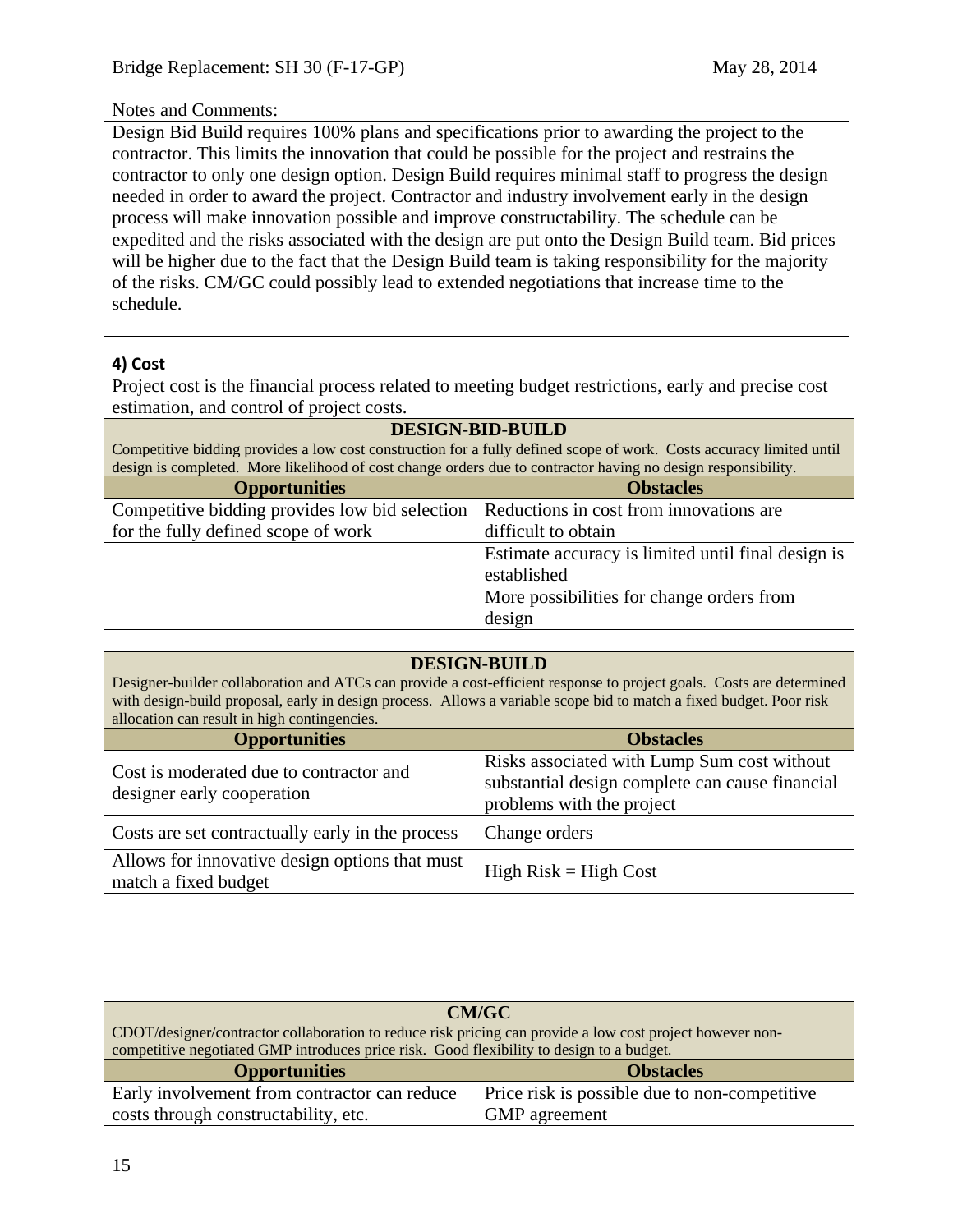Owner can provide input into quality and cost

#### **Cost Summary**

|            | <b>DBB</b> | <b>DB</b> | <b>CM/GC</b> |
|------------|------------|-----------|--------------|
| Cost<br>4. | -          | . .       |              |

Notes and Comments:

Design Build reduces the amount of staff needed to get the project through the procurement process. It also allows for the most innovative solutions to be made within a fixed agreed upon budget.

## **5) Initial Risk Assessment**

Risk is an uncertain event or condition that, if it occurs, has a negative effect on a project's objectives. Risk allocation is the assignment of unknown events or conditions to the party that can best manage them. An initial assessment of project risks is important to ensure the selection of the delivery method that can properly address them. An approach that focuses on a fair allocation of risk will be most successful. Refer to risk discussion and checklists in appendix B.

#### **DESIGN-BID-BUILD**

Risk allocation for design-bid-build best is understood by the industry, but requires that most design-related risks and third party risks be resolved prior to procurement to avoid costly contractor contingency pricing and change orders and claims.

| <b>Opportunities</b>                        | <b>Obstacles</b>                              |  |
|---------------------------------------------|-----------------------------------------------|--|
| Complete design can identify and avoid risk | CDOT accepts risks associated with project    |  |
|                                             | Low bid related risks                         |  |
|                                             | No room for innovation to mitigate risk       |  |
|                                             | Limited input from contractor and industry to |  |
|                                             | avoid risk                                    |  |

#### **DESIGN-BUILD**

Provides opportunity to properly allocate risks to the party best able to manage them, but requires risks allocated to design-builder to be well defined to minimize contractor contingency pricing of risks.

| <b>Opportunities</b>                                                                               | <b>Obstacles</b>                                                                              |
|----------------------------------------------------------------------------------------------------|-----------------------------------------------------------------------------------------------|
| Innovative solutions to handle risk are<br>developed through the design build team's<br>experience | Detailed scope of work, description, goals, etc.<br>for RFP or comprehensive responses to RFP |
| Draft RFP, ATC process give industry the                                                           | Unknowns need to be clearly defined in the                                                    |
| opportunity to review risk allocation                                                              | contract documents                                                                            |
| Valuable contractor input in identifying risks                                                     | Risks associated with agreements exist with                                                   |
| associated with the project                                                                        | preliminary design                                                                            |

#### **CM/GC**

Provides opportunity for CDOT, designer, and contractor to collectively identify and minimize project risks, and allocate risk to appropriate party. Has potential to minimize contractor contingency pricing of risk, but can lose the element of competition in pricing.

| <b>Opportunities</b> | <b>Obstacles</b> |
|----------------------|------------------|
|----------------------|------------------|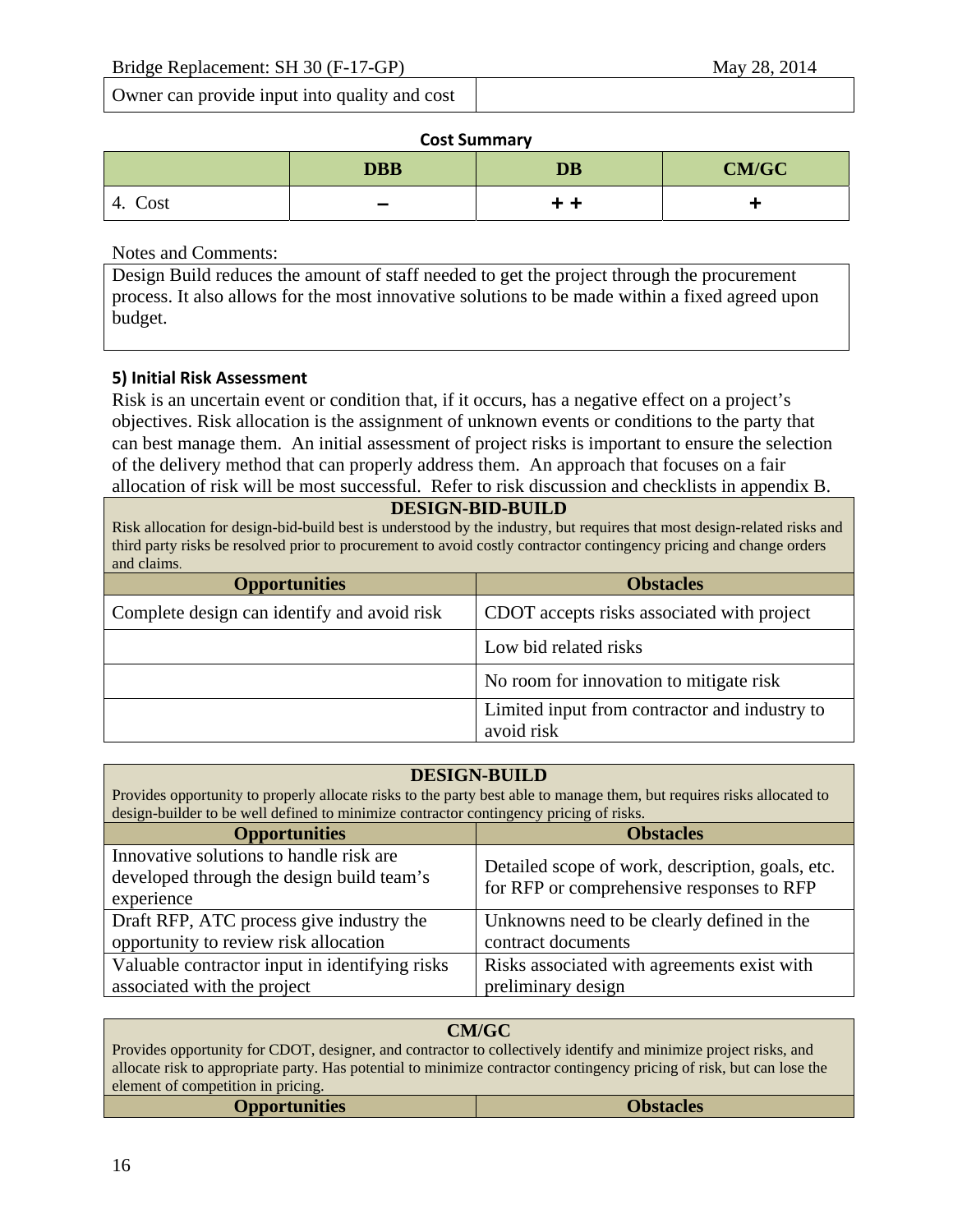| Bridge Replacement: SH 30 (F-17-GP) |  |
|-------------------------------------|--|
|-------------------------------------|--|

| Contractor will have better understanding of all | Risk costs are separately evaluated, adding time |
|--------------------------------------------------|--------------------------------------------------|
| unknowns as the design progresses                | to process.                                      |
| Innovative solutions to handle risk are.         |                                                  |
| developed through the CM/GC past experience      |                                                  |
| and expertise                                    |                                                  |
| More flexibility to deal with unknowns early     |                                                  |
| on in the design process – can identify risk and |                                                  |
| design accordingly                               |                                                  |

## **Initial Risk Assessment Summary**

|                | <b>DBB</b> | <b>DB</b> | <b>CM/GC</b> |
|----------------|------------|-----------|--------------|
| . Initial Risk |            |           |              |
| Assessment     | -          | . .       |              |

Notes and Comments:

Given project scope, Design Build can manage risks in the most efficient manner through innovative ideas that can be developed early on in the process of construction.

## **6) Staff Experience/Availability**

Owner staff experience and availability as it relates to the project delivery methods in question.

| <b>DESIGN-BID-BUILD</b>                                                                                        |                                                       |  |
|----------------------------------------------------------------------------------------------------------------|-------------------------------------------------------|--|
| Technical and management resources necessary to perform the design and plan development. Resource needs can be |                                                       |  |
| more spread out.                                                                                               |                                                       |  |
| <b>Opportunities</b>                                                                                           | <b>Obstacles</b>                                      |  |
| Use of experienced consultants                                                                                 | Requires full design from Stakeholder Staff           |  |
| Stakeholders most familiar with this process                                                                   | Requires CDOT staffing for design and<br>construction |  |
| CDOT has control over entire project                                                                           |                                                       |  |

## **DESIGN-BUILD**

Technical and management resources and expertise necessary to develop the RFQ and RFP and administrate the procurement. Concurrent need for both design and construction resources to oversee the implementation.

| <b>Opportunities</b>                         | <b>Obstacles</b>                               |
|----------------------------------------------|------------------------------------------------|
| Minimal Stakeholder staff needed to          | Need experienced staff to put together quality |
| successfully complete project                | RFP package (CDOT and Stake Holders)           |
| Expertise from design build team can lead to |                                                |
| innovative solutions                         |                                                |
| Design Build team is selected based on       |                                                |
| experience, capabilities, and qualifications |                                                |

| <b>CM/GC</b>                                                                                                  |                                                |  |
|---------------------------------------------------------------------------------------------------------------|------------------------------------------------|--|
| Strong, committed CDOT project management resources are important for success of the CM/GC process. Resource  |                                                |  |
| needs are similar to DBB except CDOT must coordinate CM's input with the project designer and be prepared for |                                                |  |
| <b>GMP</b> negotiations.                                                                                      |                                                |  |
| <b>Opportunities</b><br><b>Obstacles</b>                                                                      |                                                |  |
| Contractor to provide valuable knowledge to                                                                   | Stakeholder availability to manage the project |  |

on a full time basis.

project team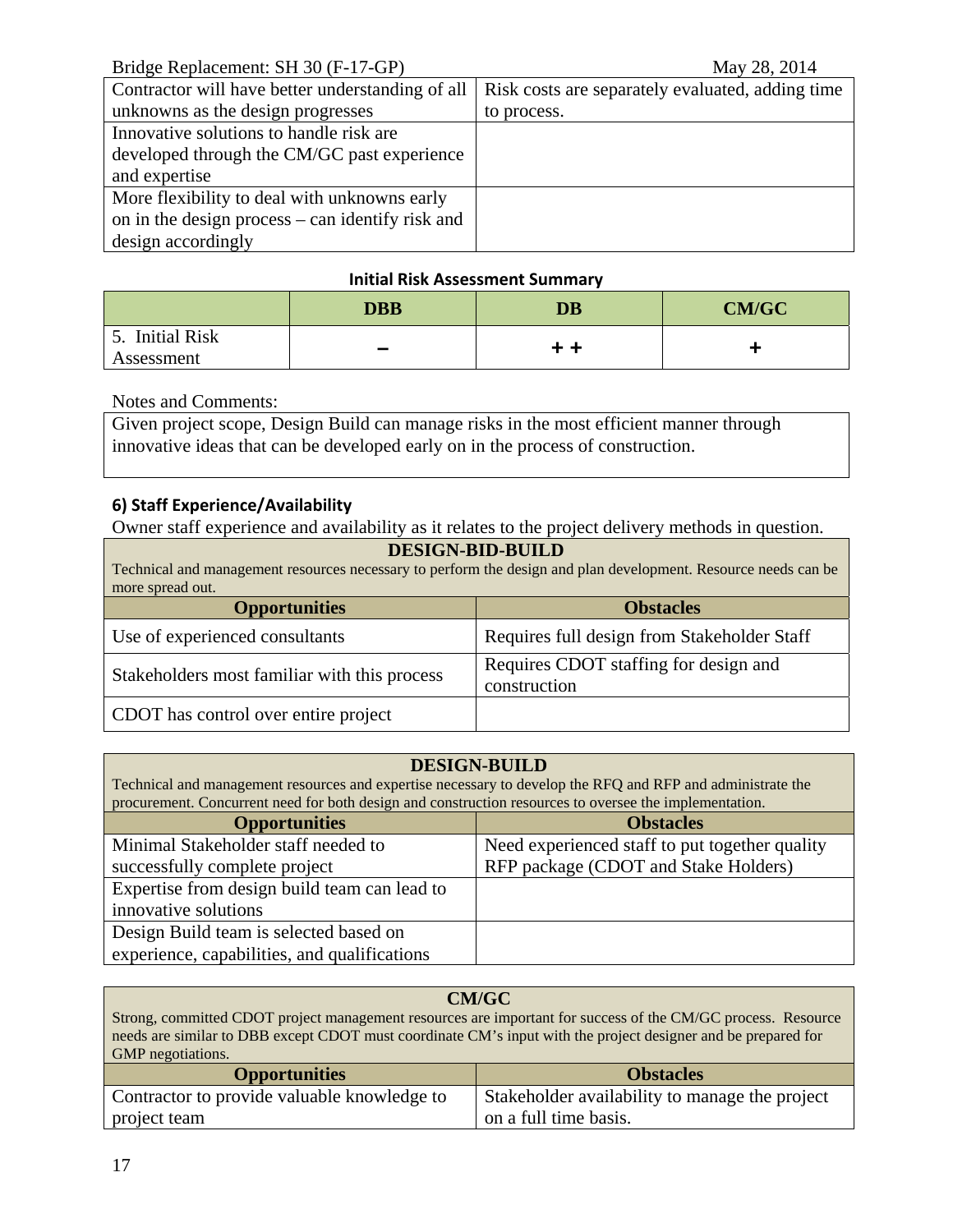Bridge Replacement: SH 30 (F-17-GP)May 28, 2014

| Innovative solutions are worked through with<br>the CM/GC team                         | Staff not familiar with the process           |
|----------------------------------------------------------------------------------------|-----------------------------------------------|
| Design Build team is selected based on<br>experience, capabilities, and qualifications | Multiple bid packages are difficult to manage |

## **Staff Experience/Availability Summary**

|                                      | <b>DBB</b> | $\overline{\mathbf{D}}\mathbf{B}$ | <b>CM/GC</b>             |
|--------------------------------------|------------|-----------------------------------|--------------------------|
| 6. Staff Experience/<br>Availability |            |                                   | $\overline{\phantom{a}}$ |

#### Notes and Comments:

With limited resources to design a project with the required design experience, Design Build is the best option. Preliminary design can be used to start the project with limited Stakeholder staff.

## **7) Level of Oversight and Control**

Level of oversight involves the amount of agency staff required to monitor the design or construction, and amount of agency control over the delivery process

| <b>DESIGN-BID-BUILD</b>                                     |                                               |  |
|-------------------------------------------------------------|-----------------------------------------------|--|
| Full control over a linear design and construction process. |                                               |  |
| <b>Opportunities</b>                                        | <b>Obstacles</b>                              |  |
| Full design and plan review process (FIR,                   | Resources available to monitor the design and |  |
| FOR, etc.)                                                  | construction                                  |  |
| CDOT has very prescriptive process                          |                                               |  |
| CDOT is very involved with overall work and                 |                                               |  |
| schedule                                                    |                                               |  |

## **DESIGN-BUILD**

Less control over the design (design desires must be written into the RFP contract requirements). Generally less control over the construction process (design-builder often has QA responsibilities).

| <b>Opportunities</b>                         | <b>Obstacles</b>                             |
|----------------------------------------------|----------------------------------------------|
| Innovative approach to design given          | Less design review time - Can be mitigated   |
| experience from designer and contractor      | with a quality RFP package                   |
| Minimal stakeholder staff needed to manage   | CDOT not involved with day to day activities |
| the project                                  |                                              |
| Match contractors resources to project needs |                                              |

#### CM/GC

Most control by CDOT over both the design, and construction, and control over a collaborative owner/designer/contractor project team

| <b>Opportunities</b>                          | <b>Obstacles</b>                              |
|-----------------------------------------------|-----------------------------------------------|
| Cost of work has been defined, so no overruns | Resources available from Owner for design and |
| on items                                      | construction process                          |
| Use CDOT's QC/QA process and construction     |                                               |
| process                                       |                                               |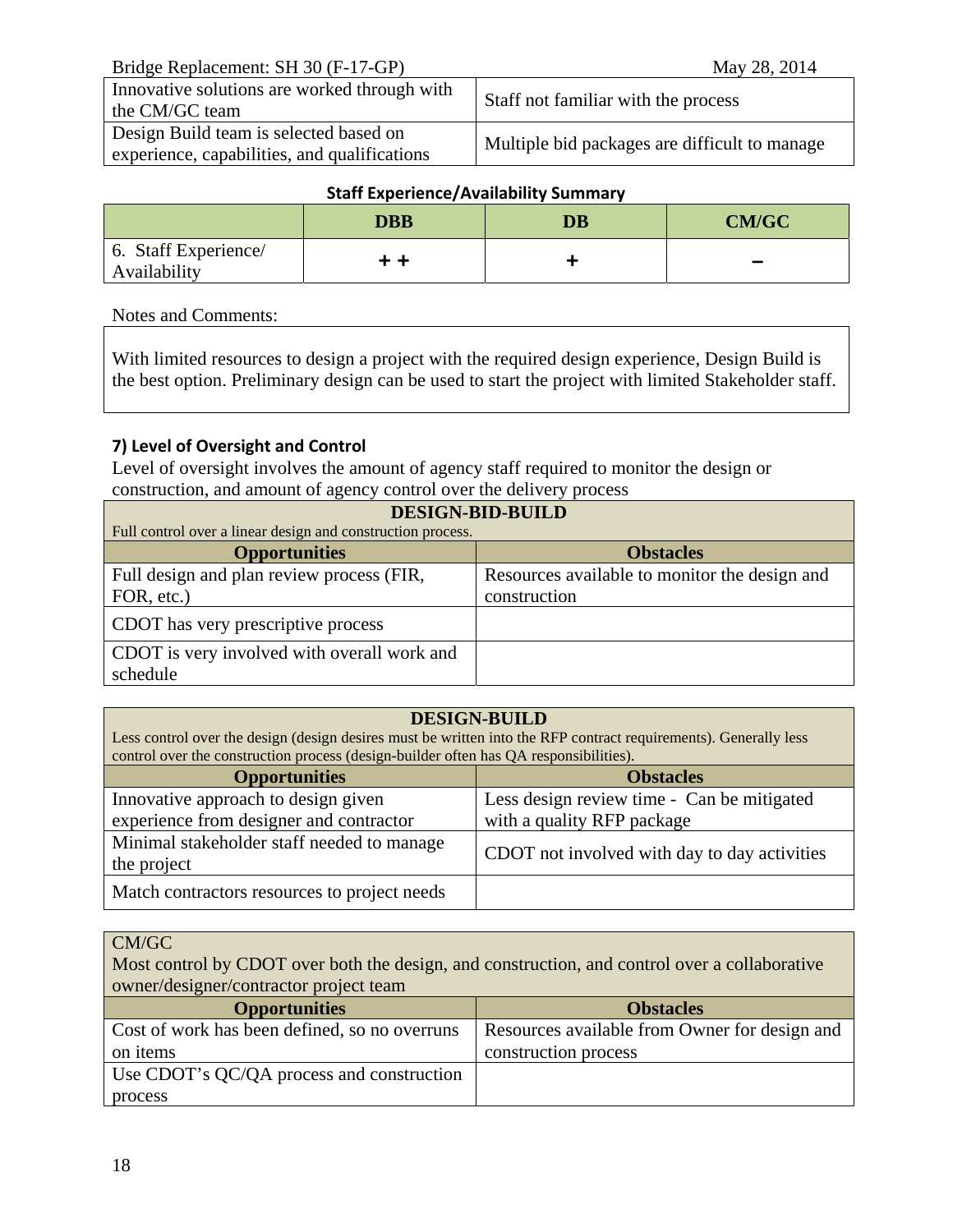Bridge Replacement: SH 30 (F-17-GP)May 28, 2014

**Level of Oversight and Control Summary**

|                                      | . .<br><b>DBB</b> | $\overline{\mathbf{D}}\mathbf{B}$ | <b>CM/GC</b> |
|--------------------------------------|-------------------|-----------------------------------|--------------|
| 7. Level of Oversight<br>and Control | . .               |                                   |              |

## Notes and Comments:

Minimal Stakeholder staff can be used to successfully manage and complete the project with design build. Design Bid Build and CM/GC would require additional staff to complete the project.

## **8) Competition and Contractor Experience**

Competition and availability refers to the level of competition, experience and availability in the market place and its capacity for the project.

| <b>DESIGN-BID-BUILD</b>                                                                                         |                                       |  |
|-----------------------------------------------------------------------------------------------------------------|---------------------------------------|--|
| High level of competition, but GC selection is based solely on low price. High level of marketplace experience. |                                       |  |
| <b>Opportunities</b><br><b>Obstacles</b>                                                                        |                                       |  |
| Traditional method for project procurement                                                                      | Low bid selection process             |  |
| Receive more bids and lower prices                                                                              | May not get best qualified contractor |  |

| <b>DESIGN-BUILD</b>                                                                                                   |                            |  |
|-----------------------------------------------------------------------------------------------------------------------|----------------------------|--|
| Allows for a balance of price and non-price factors in the selection process. Medium level of marketplace experience. |                            |  |
| <b>Opportunities</b>                                                                                                  | <b>Obstacles</b>           |  |
| Best value can be selected by the stakeholders                                                                        | Risks are built into costs |  |
| Given scope of work for the project,                                                                                  |                            |  |
| marketplace experience is abundant                                                                                    |                            |  |
| Design and Contractor experience is used for                                                                          |                            |  |
| innovative solutions early on in the process                                                                          |                            |  |

| <b>CM/GC</b><br>Allows for the selection of the single most qualified contractor, but GMP can limit price competition. Low level of<br>marketplace experience. |                                         |  |
|----------------------------------------------------------------------------------------------------------------------------------------------------------------|-----------------------------------------|--|
| Opportunities                                                                                                                                                  | <b>Obstacles</b>                        |  |
| Review RFP's for qualified contractors                                                                                                                         | GMP negotiations can be challenging     |  |
| If GMP not accepted, CDOT can change                                                                                                                           | Marketplace experience with procurement |  |
| contractor                                                                                                                                                     | method                                  |  |

#### **Competition and Contractor Experience Summary**

|                                                    | <b>DBB</b> | <b>DB</b> | <b>CM/GC</b> |
|----------------------------------------------------|------------|-----------|--------------|
| 8. Competition and<br><b>Contractor Experience</b> |            | . .       |              |

## Notes and Comments:

Design Build can utilize contractor and designer experience to design and construct the project in an efficient manner. The nature of the scope of work shall warrant abundant competition during the RFP selection period.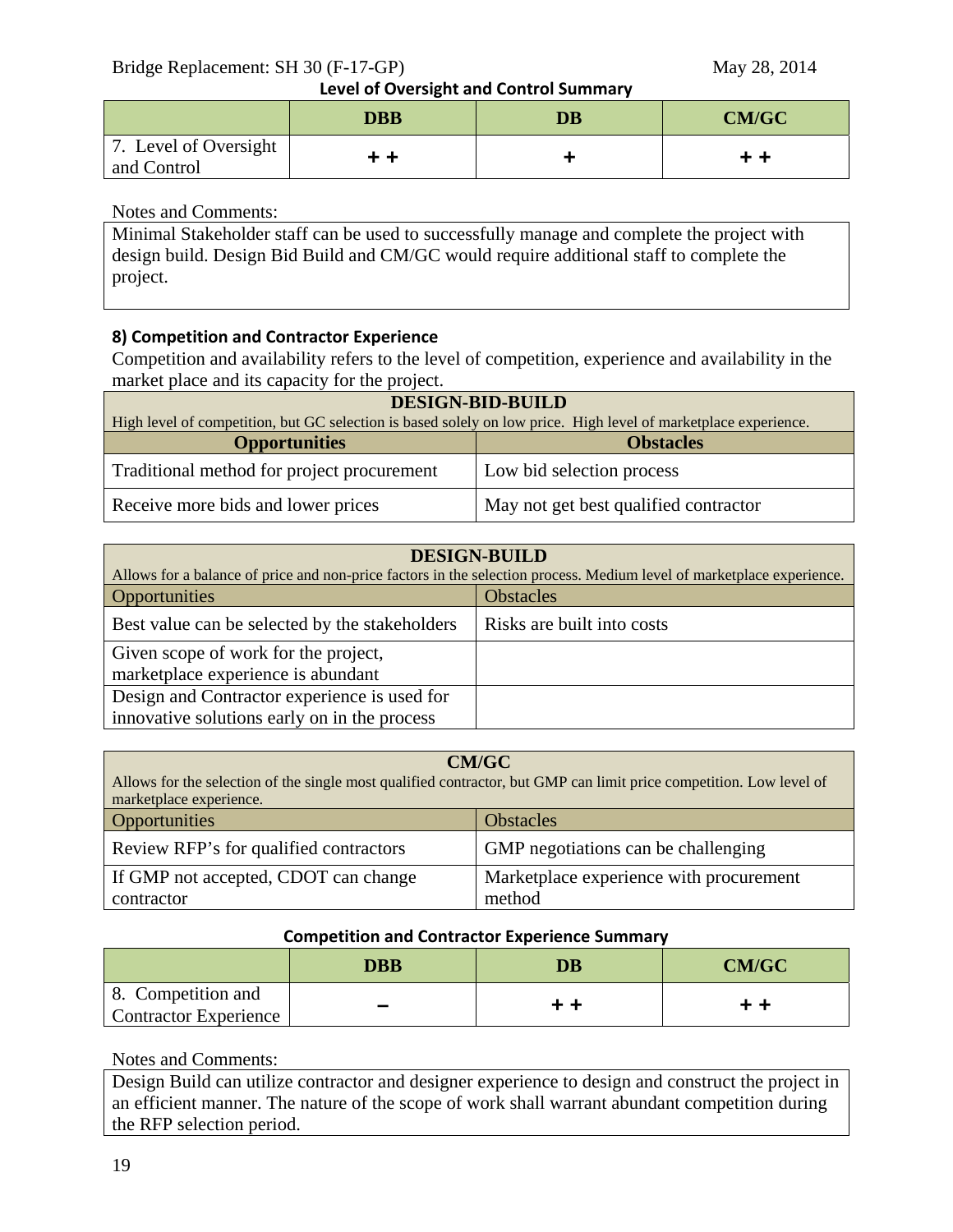# **APPENDIX**

# **Opportunity and Obstacle Checklists (With Project Risk Assessment Discussion and Checklists)**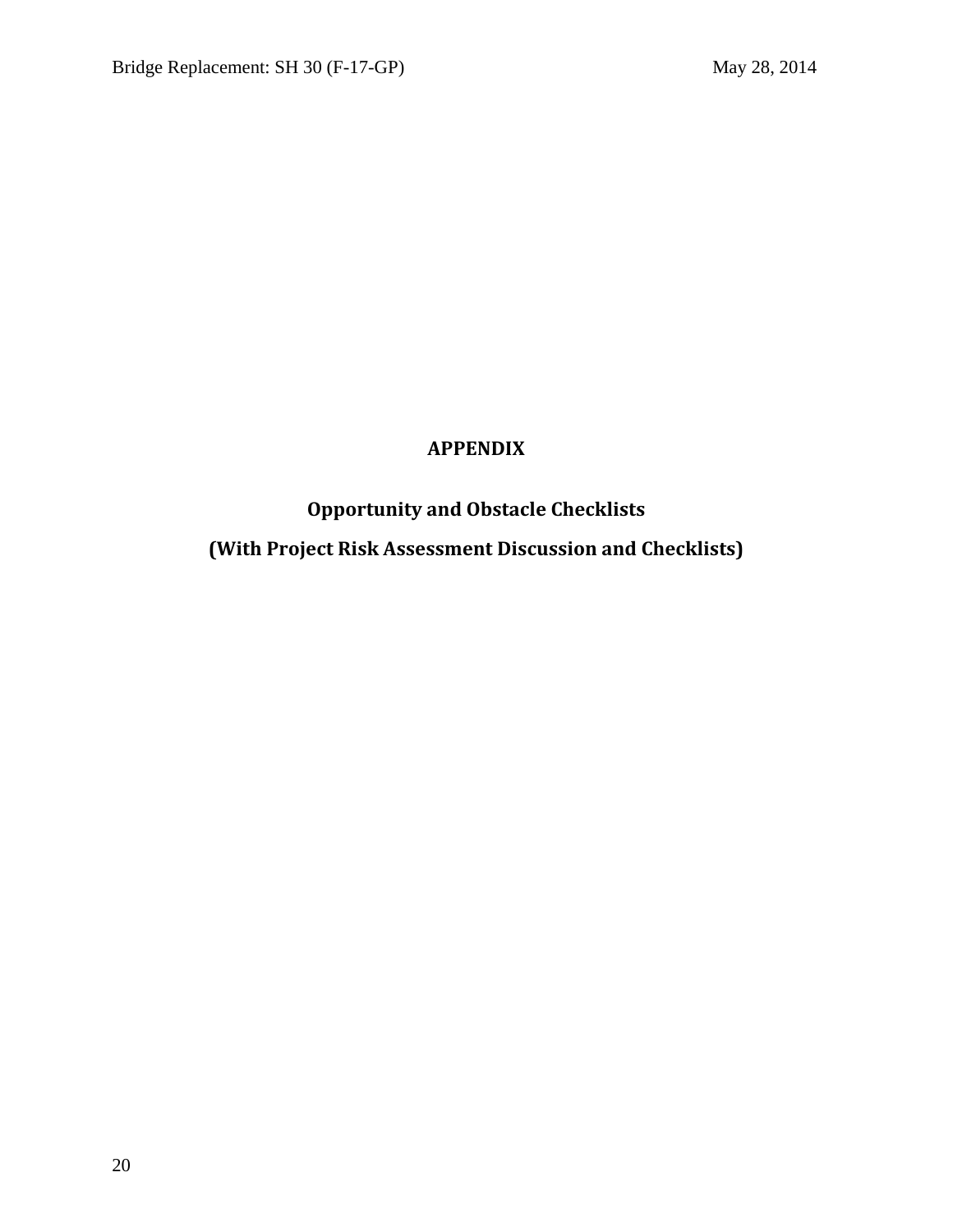#### **1) Delivery Schedule Checklist**

|               | <b>DESIGN-BID-BUILD</b>                                 |                  |                                                                       |  |
|---------------|---------------------------------------------------------|------------------|-----------------------------------------------------------------------|--|
| Opportunities |                                                         | <b>Obstacles</b> |                                                                       |  |
|               | Schedule is more predictable and more<br>manageable     |                  | Requires time to perform a linear design-bid-<br>construction process |  |
|               | Milestones can be easier to define                      |                  | Design and construction schedules can be                              |  |
|               | Projects can more easily be "shelved"                   |                  | unrealistic due to lack industry input                                |  |
|               | Shortest procurement period                             |                  | Errors in design lead to change orders and                            |  |
| □             | Elements of design can be advanced prior to             |                  | schedule delays                                                       |  |
|               | permitting, construction, etc.                          |                  | Low bid selection may lead to potential delays                        |  |
| п             | Time to communicate/discuss design with<br>stakeholders |                  | and other adverse outcomes.                                           |  |

|        | <b>DESIGN-BUILD</b>                               |   |                                                |  |
|--------|---------------------------------------------------|---|------------------------------------------------|--|
|        | <b>Opportunities</b>                              |   | <b>Obstacles</b>                               |  |
| $\Box$ | Potential to accelerate schedule through parallel | ⊓ | Request for proposal development and           |  |
|        | design-build process                              |   | procurement can be intensive                   |  |
|        | Shifting schedule risk to DB team                 | ⊓ | Undefined events or conditions found after     |  |
|        | Encumbers construction funds more quickly         |   | procurement, but during design can impact      |  |
|        | Industry input into design and schedule           |   | schedule and cost                              |  |
|        | Fewer chances for disputes between agency and     | σ | Time required to define technical requirements |  |
|        | design-builders                                   |   | and expectations through RFP development can   |  |
|        | More efficient procurement of long-lead items     |   | be intensive                                   |  |
|        | Ability to start construction before entire       |   | Time required to gain acceptance of quality    |  |
|        | design, ROW, etc. is complete (i.e., phased       |   | program                                        |  |
|        | design)                                           |   | Requires agency and stakeholder commitments    |  |
|        | Allows innovation in resource loading and         |   | to an expeditious review of design             |  |
|        | scheduling by DB team                             |   |                                                |  |

|        | CM/GC                                                                                                                                                         |             |                                                                                                                                                 |  |  |
|--------|---------------------------------------------------------------------------------------------------------------------------------------------------------------|-------------|-------------------------------------------------------------------------------------------------------------------------------------------------|--|--|
|        | Opportunities                                                                                                                                                 |             | <b>Obstacles</b>                                                                                                                                |  |  |
| $\Box$ | Ability to start construction before entire<br>design, ROW, etc. is complete (i.e., phased                                                                    | $\Box$      | Potential for not reaching GMP and substantially<br>delaying schedule                                                                           |  |  |
| □<br>⊓ | design)<br>More efficient procurement of long-lead items<br>Early identification and resolution of design<br>and construction issues (e.g., utility, ROW, and | □<br>$\Box$ | GMP negotiation can delay the schedule<br>Designer-contractor-agency disagreements can<br>add delays<br>Strong agency management is required to |  |  |
| π      | earthwork)<br>Can provide a shorter procurement schedule<br>than DB                                                                                           |             | control schedule                                                                                                                                |  |  |
| □      | Team involvement for schedule optimization                                                                                                                    |             |                                                                                                                                                 |  |  |
| П      | Continuous constructability review and VE                                                                                                                     |             |                                                                                                                                                 |  |  |
| ⊓      | Maintenance of Traffic improves with<br>contractor inputs                                                                                                     |             |                                                                                                                                                 |  |  |
| ⊓      | Contractor input for phasing, constructability<br>and traffic control may reduce overall schedule                                                             |             |                                                                                                                                                 |  |  |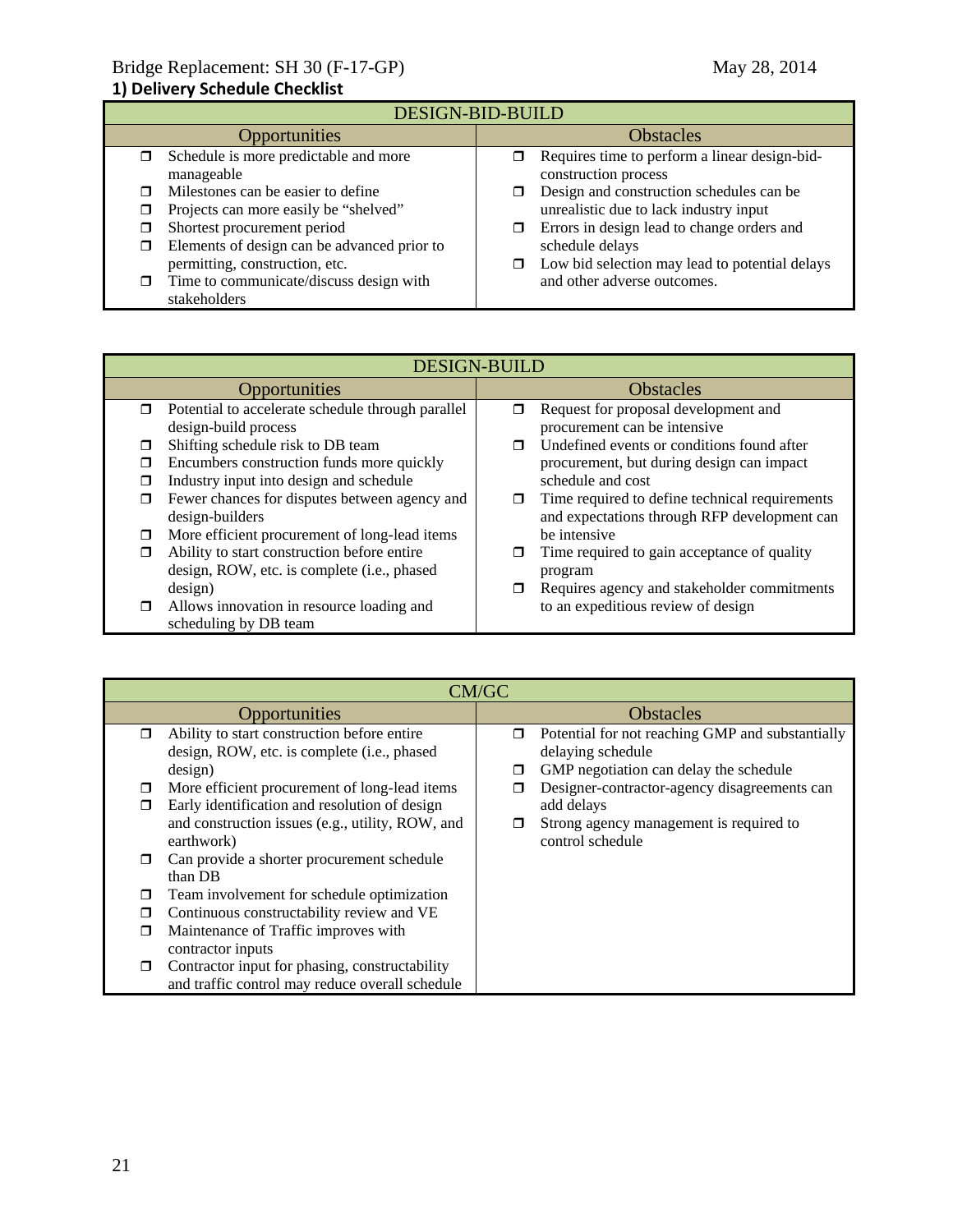#### **2) Project Complexity & Innovation Checklist**

| DESIGN-BID-BUILD                                                                               |                                                                                     |  |  |
|------------------------------------------------------------------------------------------------|-------------------------------------------------------------------------------------|--|--|
| <b>Opportunities</b>                                                                           | <b>Obstacles</b>                                                                    |  |  |
| CDOT can have more control of design of<br>⊓<br>complex projects                               | Innovations can add cost or time and restrain                                       |  |  |
| CDOT& consultant expertise can select<br>□<br>innovation independently of contractor abilities | contractor's benefits<br>No contractor input to optimize costs<br>□                 |  |  |
| Opportunities for value engineering studies<br>during design, more time for design solutions   | Limited flexibility for integrated design and<br>construction solutions (limited to |  |  |
| Aids in consistency and maintainability<br>⊓                                                   | constructability)                                                                   |  |  |
| Full control in selection of design expertise<br>⊓                                             | Difficult to assess construction time and cost<br>п                                 |  |  |
| Complex design can be resolved and<br>competitively bid                                        | due to innovation                                                                   |  |  |

| <b>DESIGN-BUILD</b> |                                                                                             |   |                                                                                                    |
|---------------------|---------------------------------------------------------------------------------------------|---|----------------------------------------------------------------------------------------------------|
| Opportunities       |                                                                                             |   | <b>Obstacles</b>                                                                                   |
| □                   | Designer and contractor collaborate to optimize<br>means and methods and enhance innovation | σ | Requires desired solutions to complex designs to<br>be well defined through technical requirements |
| ⊓                   | Opportunity for innovation through draft RFP,<br>best value and ATC processes               |   | (difficult to do)<br>Qualitative designs are difficult to define                                   |
| 0                   | Can use best-value procurement to select<br>design-builder with best qualifications         | □ | (example. aesthetics)<br>Risk of time or cost constraints on designer                              |
| П                   | Constructability and VE inherent in process                                                 |   | inhibiting innovation                                                                              |
|                     | Early team integration<br>Sole point of responsibility                                      |   | Some design solutions might be too innovative<br>or unacceptable                                   |
|                     |                                                                                             | σ | Quality assurance for innovative processes are<br>difficult to define in RFP                       |

|               | CM/GC                                            |                  |                                                   |  |
|---------------|--------------------------------------------------|------------------|---------------------------------------------------|--|
| Opportunities |                                                  | <b>Obstacles</b> |                                                   |  |
|               | Highly innovative process through 3 party        |                  | Process depends on designer/CM relationship       |  |
|               | collaboration                                    |                  | No contractual relationship between               |  |
|               | Allows for owner control of a                    |                  | designer/CM                                       |  |
|               | designer/contractor process for developing       |                  | Innovations can add cost or time                  |  |
|               | innovative solutions                             |                  | Scope additions can be difficult to manage.       |  |
| $\Box$        | Allows for an independent selection of the best  |                  | Preconstruction services fees for contractor      |  |
|               | qualified designer and best qualified contractor |                  | involvement                                       |  |
| □             | VE inherent in process and enhanced              |                  | $Cost$ competitiveness – single source negotiated |  |
|               | constructability                                 |                  | <b>GMP</b>                                        |  |
|               | Risk of innovation can be better defined and     |                  |                                                   |  |
|               | minimized and allocated                          |                  |                                                   |  |
|               | Can take to market for bidding as contingency    |                  |                                                   |  |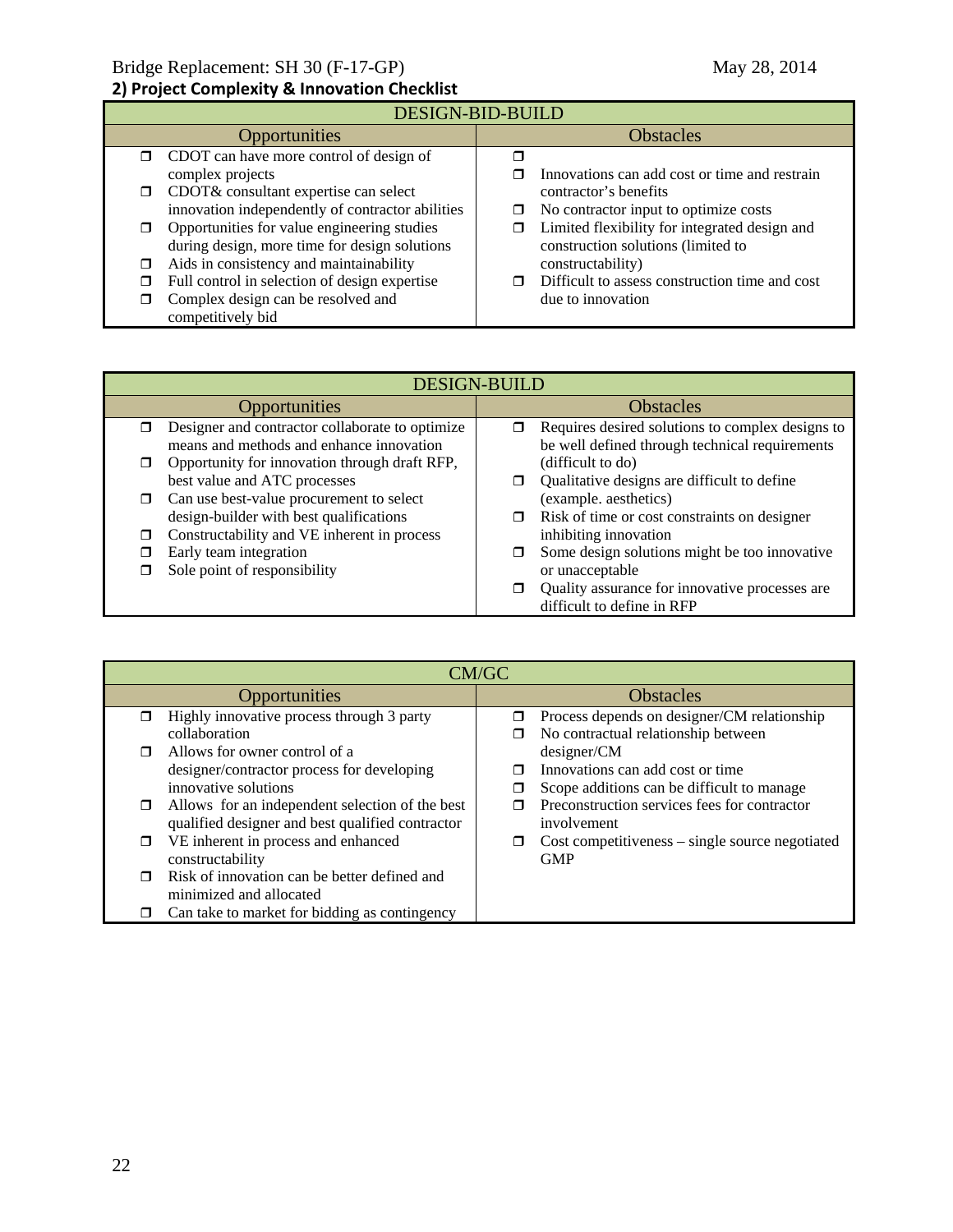| <b>DESIGN-BID-BUILD</b>                                                                                                                                                                                                                                                                                                             |                                                                                                                                                                                                                                                                                                |  |  |
|-------------------------------------------------------------------------------------------------------------------------------------------------------------------------------------------------------------------------------------------------------------------------------------------------------------------------------------|------------------------------------------------------------------------------------------------------------------------------------------------------------------------------------------------------------------------------------------------------------------------------------------------|--|--|
| <b>Opportunities</b>                                                                                                                                                                                                                                                                                                                | <b>Obstacles</b>                                                                                                                                                                                                                                                                               |  |  |
| 100% design by owner<br>Agency has complete control over the design<br>(can be beneficial when there is one specific<br>solution for a project)<br>Project/scope can be developed through design<br>The scope of the project is well defined through<br>complete plans and contract documents<br>Well-known process to the industry | Owner design errors can result in a higher<br>ο.<br>number of change orders, claims, etc.<br>Minimizes competitive innovation opportunities<br>◻<br>Can reduce the level of constructability since the<br>π<br>contractor is not bought into the project until<br>after the design is complete |  |  |

|   | <b>DESIGN-BUILD</b>                             |   |                                                   |  |
|---|-------------------------------------------------|---|---------------------------------------------------|--|
|   | Opportunities                                   |   | <b>Obstacles</b>                                  |  |
| ⊓ | Design advanced by the owner to level           | ⊓ | Must have very clear definitions and              |  |
|   | necessary to precisely define the contract      |   | requirements in the RFP because it is the basis   |  |
|   | requirements and properly allocate risk         |   | for the contract                                  |  |
|   | Does not require much design to be completed    |   | If design is too far advanced it will limit the   |  |
|   | before awarding project to the design-builder   |   | advantages of design-build                        |  |
|   | (between $\sim 10\%$ - 30% complete)            | □ | Potential for lacking or missing scope definition |  |
| ⊓ | Contractor involvement in early design, which   |   | if RFP not carefully developed                    |  |
|   | improves constructability and innovation        | σ | Over utilizing performance specifications to      |  |
|   | Plans do not have to be as detailed because the |   | enhance innovation can risk quality through       |  |
|   | design-builder is bought into the project early |   | reduced technical requirements                    |  |
|   | in the process and will accept design           |   | Less agency control over the design               |  |
|   | responsibility                                  |   | Can create project less standardized designs      |  |
|   |                                                 |   | across agency as a whole                          |  |

| CM/GC                                                                                                                                                                                                                                                                   |                                                                                                                                                                                                                                             |  |  |
|-------------------------------------------------------------------------------------------------------------------------------------------------------------------------------------------------------------------------------------------------------------------------|---------------------------------------------------------------------------------------------------------------------------------------------------------------------------------------------------------------------------------------------|--|--|
| <b>Opportunities</b>                                                                                                                                                                                                                                                    | <b>Obstacles</b>                                                                                                                                                                                                                            |  |  |
| Can utilize a lower level of design prior to<br>$\Box$<br>selecting a contractor then collaboratively<br>advance design with owner, designer and<br>contractor<br>Contractor involvement in early design<br>$\Box$<br>improves constructability<br>CDOT controls design | Teaming and communicating concerning design<br>can cause disputes<br>Three party process can slow progression of<br>design<br>If design is too far advanced it will limit the<br>advantages of CMGC or could require design<br>backtracking |  |  |
| Design can be used for DBB if the price is not<br>successfully negotiated.<br>Design can be responsive to risk minimization                                                                                                                                             |                                                                                                                                                                                                                                             |  |  |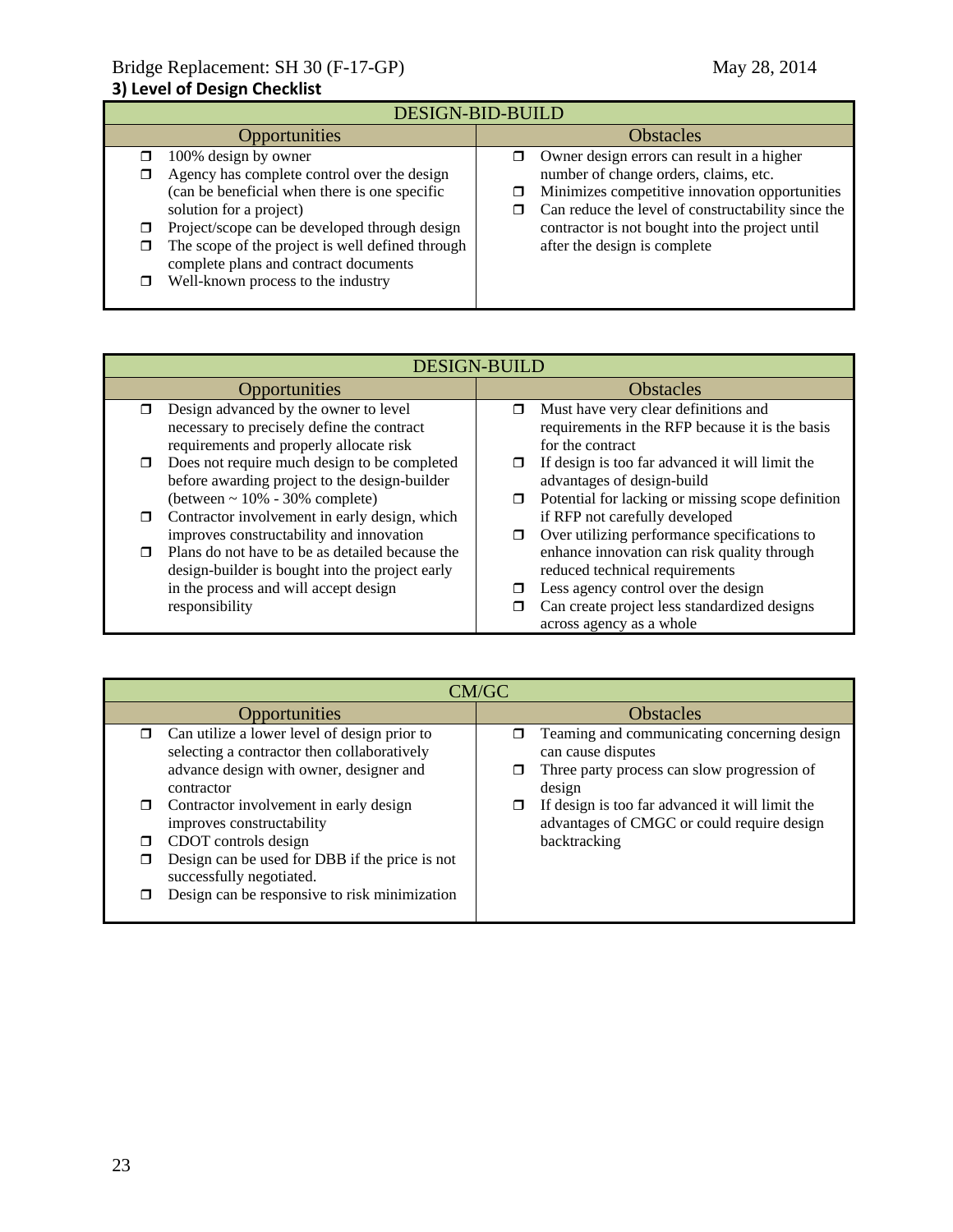| <b>DESIGN-BID-BUILD</b>                                                                       |                                                                                             |  |  |
|-----------------------------------------------------------------------------------------------|---------------------------------------------------------------------------------------------|--|--|
| <b>Opportunities</b>                                                                          | <b>Obstacles</b>                                                                            |  |  |
| Competitive bidding provides a low cost<br>σ<br>construction to a fully defined scope of work | Cost accuracy is limited until design is<br>□<br>completed                                  |  |  |
| Increase certainty about cost estimates                                                       | Construction costs are not locked in until design                                           |  |  |
| Construction costs are contractually set before                                               | is 100% complete.                                                                           |  |  |
| construction begins                                                                           | Cost reductions due to contractor innovation and<br>constructability is difficult to obtain |  |  |
|                                                                                               | More potential of cost change orders due to<br>owner design responsibility                  |  |  |

|        | <b>DESIGN-BUILD</b>                          |  |                                              |
|--------|----------------------------------------------|--|----------------------------------------------|
|        | Opportunities                                |  | <b>Obstacles</b>                             |
| σ      | Contractor input into design should moderate |  |                                              |
|        | cost                                         |  | Risks related to design-build, lump sum cost |
|        | Design-builder collaboration and ATCs can    |  | without 100% design complete, can compromise |
|        | provide a cost-efficient response to project |  | financial success of the project.            |
|        | goals                                        |  |                                              |
| $\Box$ | Costs are contractually set early in design  |  |                                              |
|        | process with design-build proposal           |  |                                              |
| $\Box$ | Allows a variable scope bid to match a fixed |  |                                              |
|        | budget                                       |  |                                              |
| ⊓      | Potential lower average cost growth          |  |                                              |
| ⊓      | Funding can be obligated in a very short     |  |                                              |
|        | timeframe                                    |  |                                              |

|        | CM/GC                                                                                                    |             |                                                                                                          |  |
|--------|----------------------------------------------------------------------------------------------------------|-------------|----------------------------------------------------------------------------------------------------------|--|
|        | Opportunities                                                                                            |             | <b>Obstacles</b>                                                                                         |  |
| σ.     | Owner/designer/contractor collaboration to<br>reduce project risk can result in lowest project<br>costs. | ⊓<br>$\Box$ | Non-competitive negotiated GMP introduces<br>price risk<br>Difficulty in GMP negotiation introduces some |  |
| □      | Early contractor involvement can result in cost<br>savings through VE and constructability               |             | risk that GMP will not be successfully executed<br>requiring aborting the CM/GC process.                 |  |
| $\Box$ | Cost will be known earlier when compared to<br><b>DBB</b>                                                |             | Paying for contractors involvement in the design<br>phase may increase total cost                        |  |
| π      | Integrated design/construction process can<br>provide a cost efficient strategies to project<br>goals    |             |                                                                                                          |  |
| ⊓      | Can provide a cost efficient response to the<br>project goals                                            |             |                                                                                                          |  |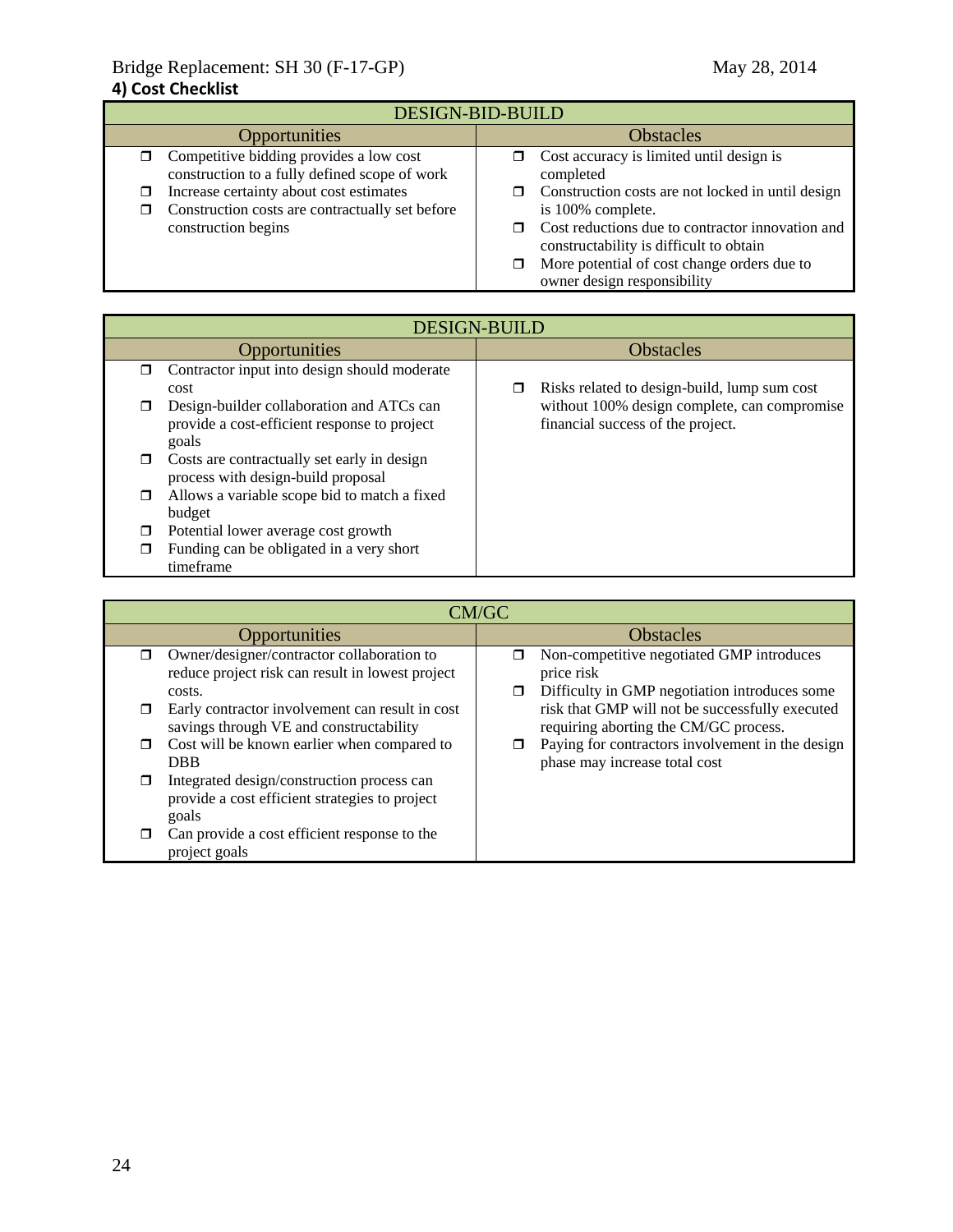## **5) Initial Risk Assessment**

Three sets of risk assessment checklists are provided to assist in an initial risk assessment relative to the selection of the delivery method:

- **A. Typical CDOT Transportation Project Risks**
- **B. General Project Risks Checklist**
- **C. Opportunities/Obstacles Checklist (relative to each delivery method)**

It is important to recognize that the initial risk assessment is to only ensure the selected delivery method can properly address the project risks. A more detailed level of risk assessment should be performed concurrently with the development of the procurement documents to ensure that project risks are properly allocated, managed, and minimized through the procurement and implementation of the project.

## *A. TYPICAL CDOT TRANSPORTATION PROJECT RISKS*

Following is a list of project risks that are frequently encountered on CDOT transportation projects and a discussion on how the risks are resolved through the different delivery methods.

**A.1: Site Conditions and Investigations** How unknown site conditions are resolved. For additional information on site conditions, refer to 23 CFR 635.109(a) at the following link: http://ecfr.gpoaccess.gov/cgi/t/text/text-

idx?c=ecfr&sid=91468e48c87a547c3497a5c19d640172&rgn=div5&view=text&node=23:1.0.1. 7.23&idno=23#23:1.0.1.7.23.1.1.9)

## **DESIGN-BID-BUILD**

Site condition risks are generally best identified and mitigated during the design process prior to procurement to minimize the potential for change orders and claims when the schedule allows.

## **DESIGN-BUILD**

Certain site condition responsibilities can be allocated to the design-builder provided they are well defined and associated third party approval processes are well defined. Caution should be used as unreasonable allocation of site condition risk will result in high contingencies during bidding. CDOT should perform site investigations in advance of procurement to define conditions and avoid duplication of effort by proposers. At a minimum CDOT should perform the following investigations:

- 1) Basic design surveys
- 2) Hazardous materials investigations to characterize the nature of soil and groundwater contamination
- 3) Geotechnical baseline report to allow design-builders to perform proposal design without extensive additional geotechnical investigations

## **CM/GC**

CDOT, the designer, and the contractor can collectively assess site condition risks, identify the need to perform site investigations in order to reduce risks, and properly allocate risk prior to GMP.

## **A.2: Utilities**

## **DESIGN-BID-BUILD**

Utility risks are best allocated to CDOT, and mostly addressed prior to procurement to minimize potential for claims when the schedule allows.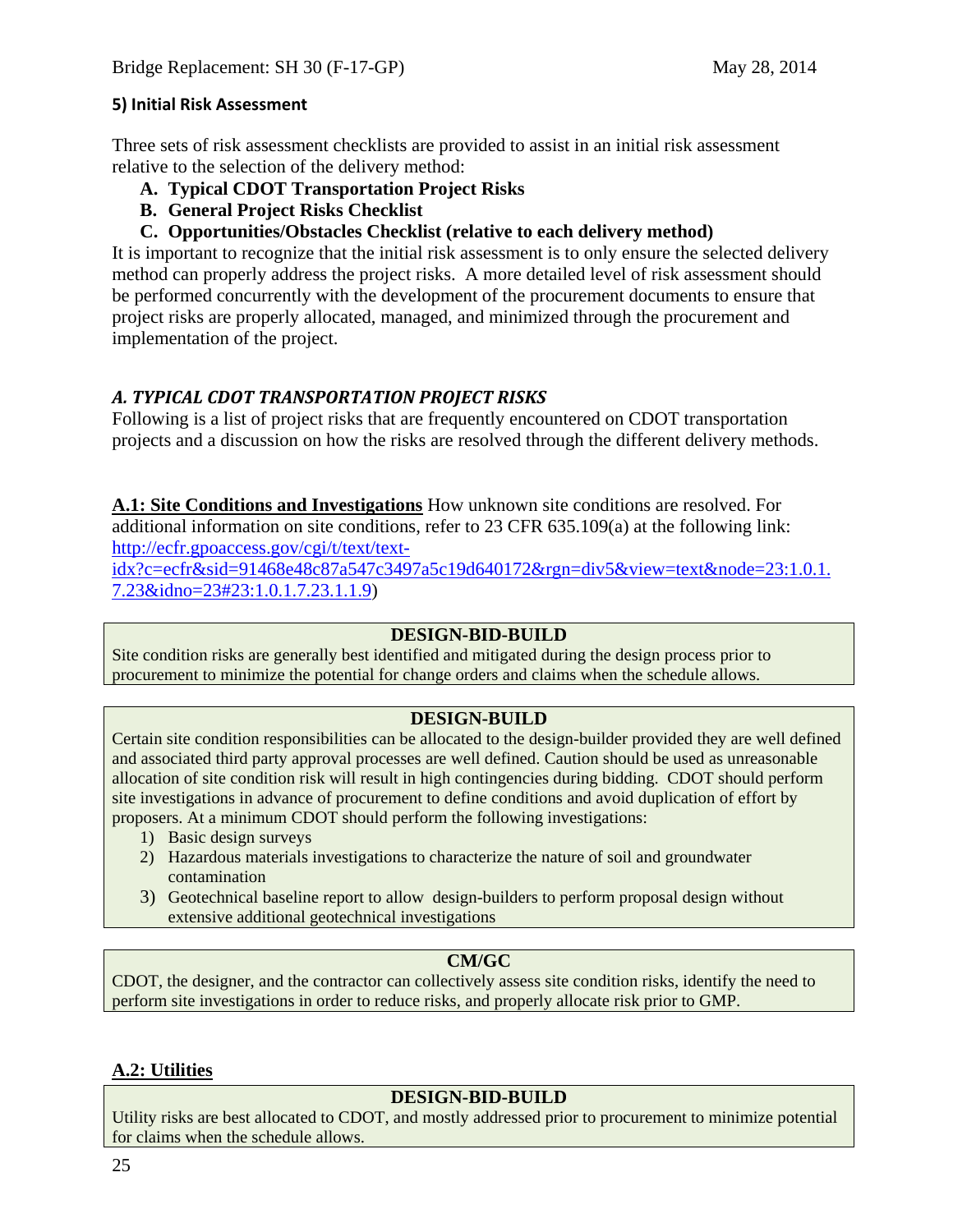#### **DESIGN-BUILD**

Utilities responsibilities need to be clearly defined in contract requirements, and appropriately allocated to both design-builder and CDOT:

*Private utilities (major electrical, gas, communication transmission facilities*): Need to define coordination and schedule risks as they are difficult for design-builder to price. Best to have utilities agreements before procurement. Note – by state regulation private utilities have schedule liability in design-build projects, but they need to be made aware of their responsibilities.

*Public Utilities*: Design and construction risks can be allocated to the design-builder, if properly incorporated into the contract requirements.

#### **CM/GC**

Can utilize a lower level of design prior to contracting and joint collaboration of CDOT, designer, and contractor in the further development of the design.

#### **A.3: Railroads (if applicable)**

#### **DESIGN-BID-BUILD**

Railroad risks are best resolved prior to procurement and relocation designs included in the project requirements when the schedule allows.

## **DESIGN-BUILD**

Railroad coordination and schedule risks should be well understood to be properly allocated and are often best assumed by CDOT. Railroad design risks can be allocated to the designer if well defined. Best to obtain an agreement with railroad defining responsibilities prior to procurement

#### **CM/GC**

Railroad impacts and processes can be resolved collaboratively by CDOT, designer, and contractor. A lengthy resolution process can delay the GMP negotiations.

#### **A.4: Drainage/Water Quality Best Management Practices (construction and permanent)**

Both drainage and water quality often involve third party coordination that needs to be carefully assessed with regard to risk allocation. Water quality in particular is not currently well defined, complicating the development of technical requirements for projects.

Important questions to assess:

1) Do criteria exist for compatibility with third party offsite system (such as an OSP (Outfall System Plan))?

2) Is there an existing cross-drainage undersized by CDOT Criteria?

3) Can water quality requirements be precisely defined? Is right-of-way adequate?

## **DESIGN-BID-BUILD**

Drainage and water quality risks are best designed prior to procurement to minimize potential for claims when the schedule allows.

#### **DESIGN-BUILD**

Generally, CDOT is in the best position to manage the risks associated with third party approvals regarding compatibility with offsite systems, and should pursue agreements to define requirements for the design-builder.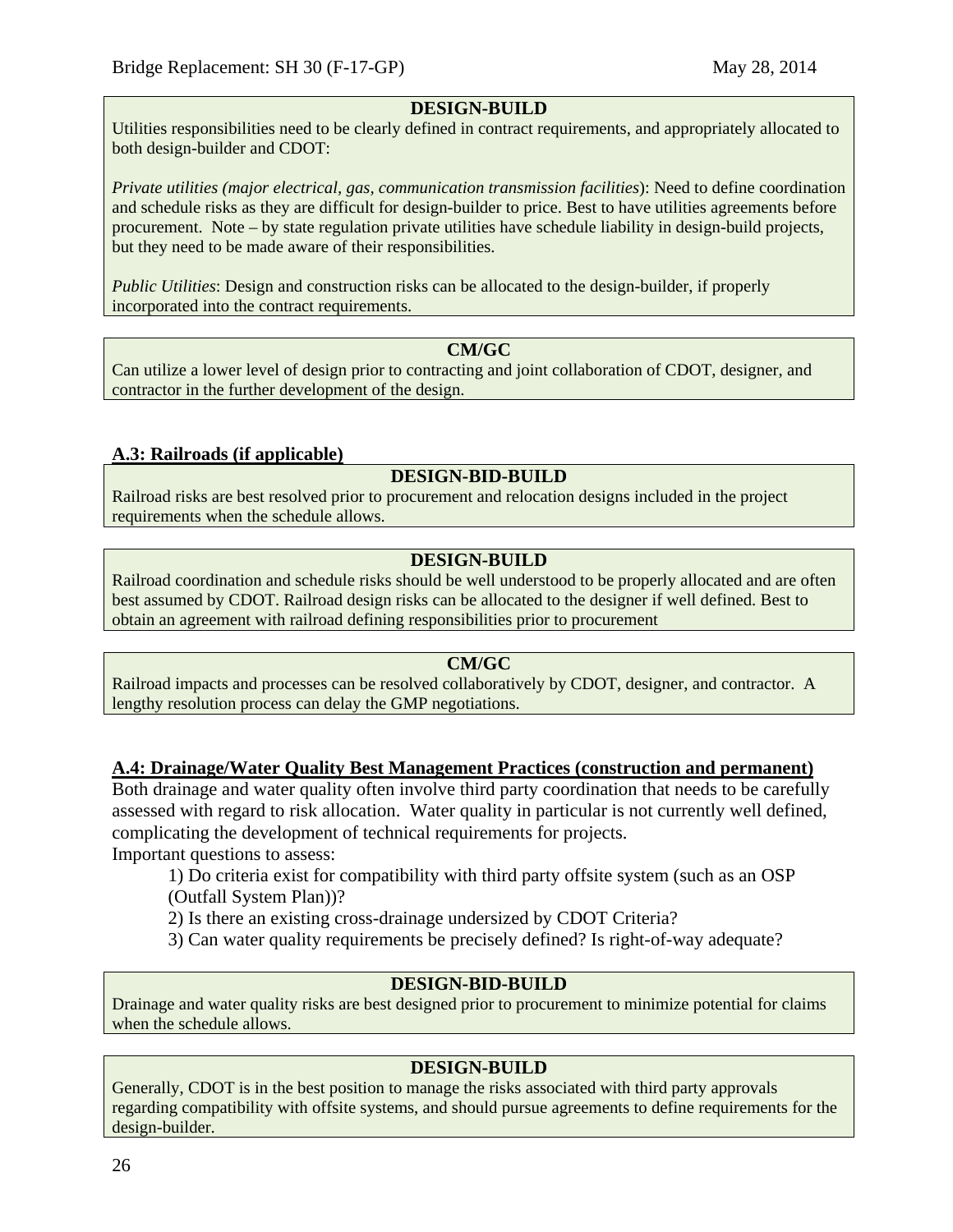## **CM/GC**

CDOT, the designer, and the contractor can collectively assess drainage risks and coordination and approval requirements, and minimize and define requirements and allocate risks prior to GMP.

#### **A.5: Environmental**: Meeting environmental document commitments, (noise, 4(f) and historic, wetlands, endangered species, etc.)

## **DESIGN-BID-BUILD**

Risk is best mitigated through design prior to procurement when the schedule allows.

#### **DESIGN-BUILD**

Certain environmental approvals and processes that can be fully defined can be allocated to the designbuilder. Agreements or MOUs with approval agencies prior to procurement is best to minimize risks.

#### **CM/GC**

Environmental risks and responsibilities can be collectively identified, minimized, and allocated by CDOT, the designer, and the contractor prior to GMP

**A.6: Third Party Involvement:** Timeliness and impact of third party involvement (funding partners, adjacent municipalities, adjacent property owners, project stakeholders, FHWA, PUC)

## **DESIGN-BID-BUILD**

Third party risk is best mitigated through design process prior to procurement to minimize potential for change orders and claims when the schedule allows.

## **DESIGN-BUILD**

Third party approvals and processes that can be fully defined can be allocated to the design-builder. Agreements or MOUs with approval agencies prior to procurement is best to minimize risks.

## **CM/GC**

Third party approvals can be resolved collaboratively by CDOT, designer, and contractor.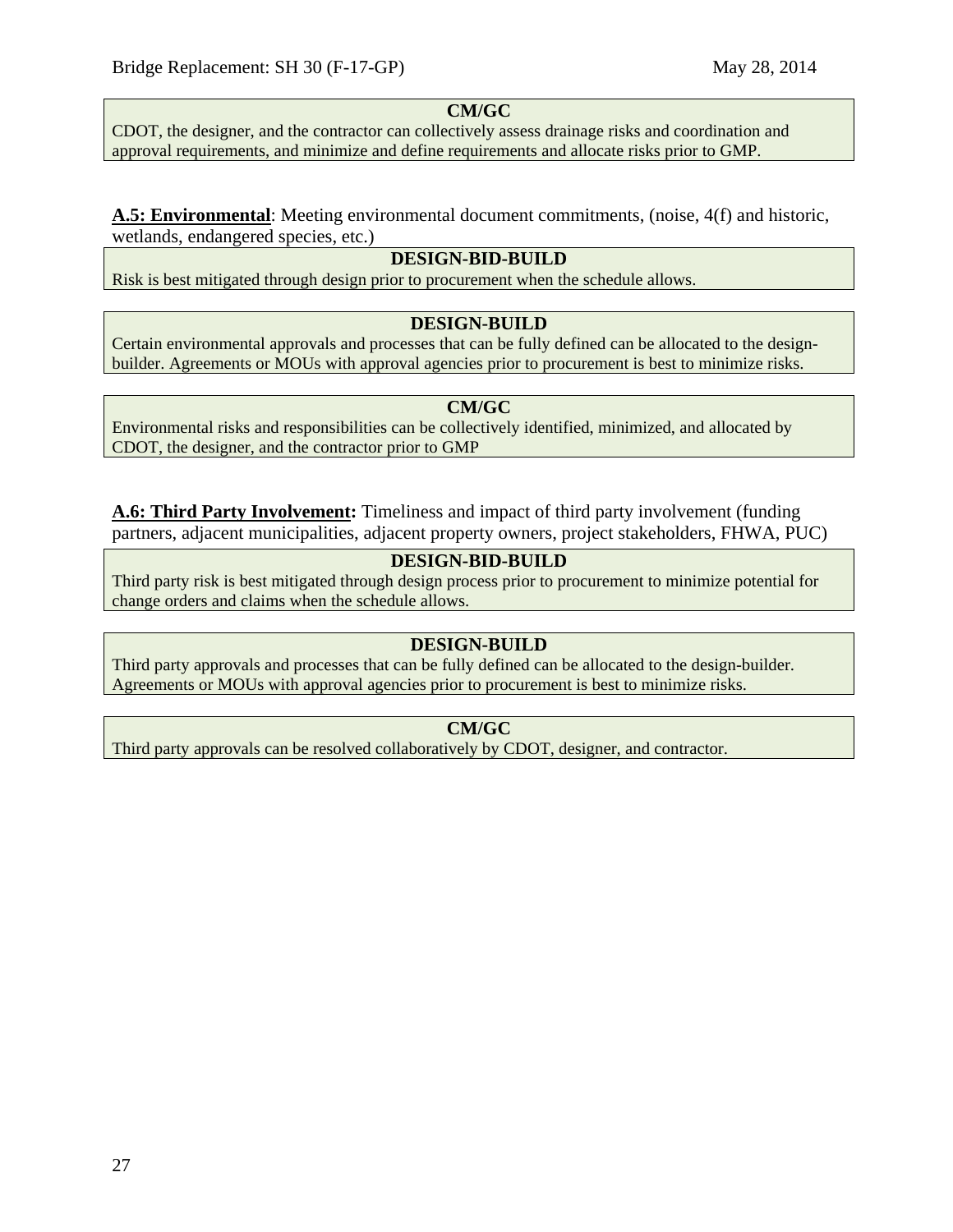# *B. GENERAL PROJECT RISK CHECKLIST (items to consider when assessing risk)*

| <b>Environmental Risks</b>                                                                                                                                                                                                                                                                                                                                                                                                                 | <b>External Risks</b>                                                                                                                                                                                                                                                                                                                                                                                                                 |
|--------------------------------------------------------------------------------------------------------------------------------------------------------------------------------------------------------------------------------------------------------------------------------------------------------------------------------------------------------------------------------------------------------------------------------------------|---------------------------------------------------------------------------------------------------------------------------------------------------------------------------------------------------------------------------------------------------------------------------------------------------------------------------------------------------------------------------------------------------------------------------------------|
| Delay in review of environmental<br>$\Box$<br>documentation<br>Challenge in appropriate environmental<br>$\Box$<br>documentation<br>Defined and non-defined hazardous waste<br>$\Box$<br>Environmental regulation changes<br>$\Box$<br>Environmental impact statement (EIS) required<br>$\Box$<br>NEPA/ 404 Merger Process required<br>$\Box$<br>Environmental analysis on new alignments<br>$\Box$<br>required                            | Stakeholders request late changes<br>$\Box$<br>Influential stakeholders request additional needs<br>ο.<br>to serve their own commercial purposes<br>Local communities pose objections<br>0<br>Community relations<br>0<br>Conformance with regulations/guidelines/<br>σ.<br>design criteria<br>Intergovernmental agreements and jurisdiction<br>□                                                                                     |
| <b>Third-Party Risks</b>                                                                                                                                                                                                                                                                                                                                                                                                                   | <b>Geotechnical and Hazmat Risks</b>                                                                                                                                                                                                                                                                                                                                                                                                  |
| Unforeseen delays due to utility owner and<br>□<br>third-party<br>Encounter unexpected utilities during<br>◘<br>construction<br>Cost sharing with utilities not as planned<br>$\Box$<br>Utility integration with project not as planned<br>$\Box$<br>Third-party delays during construction<br>$\Box$<br>Coordination with other projects<br>$\Box$<br>Coordination with other government agencies<br>$\Box$                               | Unexpected geotechnical issues<br>□<br>Surveys late and/or in error<br>◘<br>Hazardous waste site analysis incomplete or in<br>σ<br>error<br>Inadequate geotechnical investigations<br>$\Box$<br>Adverse groundwater conditions<br>Ο.<br>Other general geotechnical risks<br>$\Box$                                                                                                                                                    |
| Right-of-Way/ Real Estate Risks                                                                                                                                                                                                                                                                                                                                                                                                            | <b>Design Risks</b>                                                                                                                                                                                                                                                                                                                                                                                                                   |
| Railroad involvement<br>□<br>Objections to ROW appraisal take more time<br>$\Box$<br>and/or money<br>Excessive relocation or demolition<br>$\Box$<br><b>Acquisition ROW problems</b><br>$\Box$<br>Difficult or additional condemnation<br>$\Box$<br>Accelerating pace of development in project<br>$\Box$<br>corridor<br>Additional ROW purchase due to alignment<br>□<br>change                                                           | Design is incomplete/ Design exceptions<br>◘<br>Scope definition is poor or incomplete<br>□<br>Project purpose and need are poorly defined<br>0<br>Communication breakdown with project team<br>$\Box$<br>Pressure to delivery project on an accelerated<br>σ<br>schedule<br>Constructability of design issues<br>□<br>Project complexity (scope, schedule, objectives,<br>0<br>cost, and deliverables are not clearly<br>understood) |
| <b>Organizational Risks</b>                                                                                                                                                                                                                                                                                                                                                                                                                | <b>Construction Risks</b>                                                                                                                                                                                                                                                                                                                                                                                                             |
| Inexperienced staff assigned<br>$\Box$<br>Losing critical staff at crucial point of the<br>□<br>project<br>Functional units not available or overloaded<br>□<br>No control over staff priorities<br>σ<br>Lack of coordination/communication<br>$\Box$<br>Local agency issues<br>$\Box$<br>Internal red tape causes delay getting approvals,<br>$\Box$<br>decisions<br>Too many projects/new priority project<br>□<br>inserted into program | Pressure to delivery project on an accelerated<br>schedule.<br>Inaccurate contract time estimates<br>□<br>Construction QC/QA issues<br>0<br>Unclear contract documents<br>ο.<br>Problem with construction sequencing/staging/<br>$\Box$<br>phasing<br>Maintenance of Traffic/ Work Zone Traffic<br>σ.<br>Control                                                                                                                      |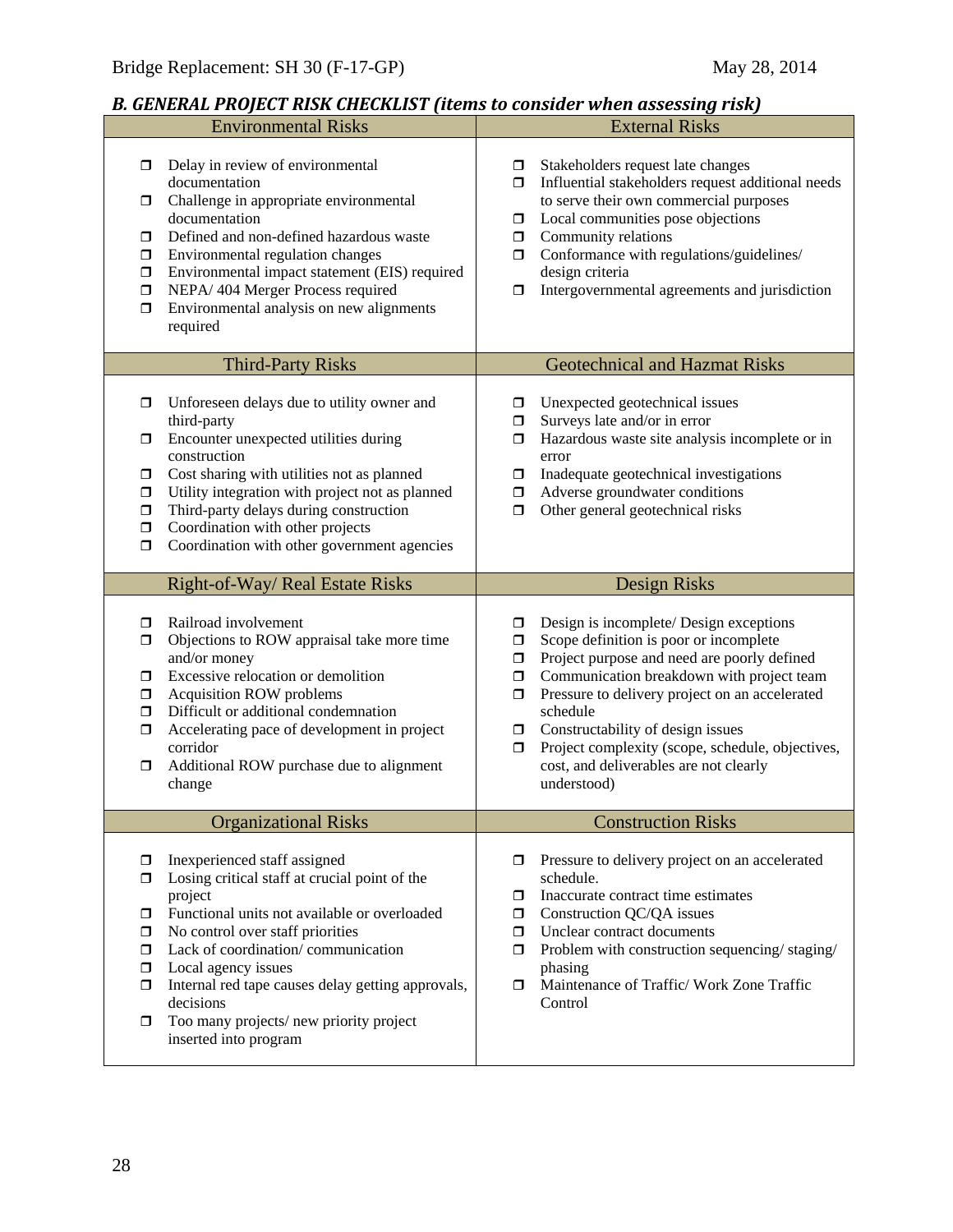# *C. RISK OPPORTUNITIES/OBSTACLES CHECKLIST (relative to each delivery method)*

|        | <b>DESIGN-BID-BUILD</b>                         |   |                                                    |  |  |
|--------|-------------------------------------------------|---|----------------------------------------------------|--|--|
|        | <b>Opportunities</b>                            |   | <b>Obstacles</b>                                   |  |  |
| $\Box$ | Risks managed separately through design, bid,   | π | Owner accepts risks associated with project        |  |  |
|        | build is expected easier                        |   | complexity (the inability of designer to be all-   |  |  |
| $\Box$ | Risk allocation is most widely understood/used  |   | knowing about construction) and project            |  |  |
| □      | Opportunity to avoid or mitigate risk through   |   | unknowns                                           |  |  |
|        | complete design                                 | ⊓ | Low-bid related risks                              |  |  |
| $\Box$ | Risks related to environmental, railroads, and  |   | Potential for misplaced risk through prescriptive  |  |  |
|        | third party involvement are best resolved prior |   | specifications                                     |  |  |
|        | to procurement                                  | ⊓ | Innovative risk allocation is difficult to obtain  |  |  |
| $\Box$ | Utilities and ROW best allocated to CDOT and    | □ | Limited industry input in contract risk allocation |  |  |
|        | mostly addressed prior to procurement to        |   | Change order risks can be greater                  |  |  |
|        | minimize potential for claim                    |   | Contractor may avoid risks                         |  |  |
|        | Project can be shelved while resolving risks    |   |                                                    |  |  |

|        | <b>DESIGN-BUILD</b>                                |        |                                                    |  |
|--------|----------------------------------------------------|--------|----------------------------------------------------|--|
|        | Opportunities                                      |        | <b>Obstacles</b>                                   |  |
| $\Box$ | Performance specifications can allow for           | $\Box$ | Need a detailed project scope, description etc.,   |  |
|        | alternative risk allocations to the design builder |        | for the RFP to get accurate/comprehensive          |  |
| ⊓      | Risk-reward structure can be better defined        |        | responses to the RFP (Increased RFP costs may      |  |
|        | Innovative opportunities to allocate risks to      |        | limit bidders)                                     |  |
|        | different parties (e.g., schedule, means and       |        | Limited time to resolve risks                      |  |
|        | methods, phasing)                                  | $\Box$ | Additional risks allocated to designers for errors |  |
|        | Opportunity for industry review of risk            |        | and omissions, claims for change orders            |  |
|        | allocation (draft RFP, ATC processes)              | $\Box$ | Unknowns and associated risks need to be.          |  |
| П      | Avoid low-bid risk in procurement                  |        | carefully allocated through a well-defined scope   |  |
| ⊓      | Contractor will help identify risks related to     |        | and contract                                       |  |
|        | environmental, railroads, ROW, and utilities       | $\Box$ | Risks associated with agreements when design is    |  |
| $\Box$ | Designers and contractors can work toward          |        | not completed                                      |  |
|        | innovative solutions to, or avoidance of,          |        | Poorly defined risks are expensive                 |  |
|        | unknowns                                           |        | Contractor may avoid risks or drive consultant     |  |
|        |                                                    |        | to decrease cost at risk to quality                |  |

|        | CM/GC                                          |        |                                              |  |  |
|--------|------------------------------------------------|--------|----------------------------------------------|--|--|
|        | Opportunities                                  |        | <b>Obstacles</b>                             |  |  |
| $\Box$ | Contractor can have a better understanding of  | σ      | Lack of motivation to manage small quantity  |  |  |
|        | the unknown conditions as design progresses    |        | costs                                        |  |  |
| □      | Innovative opportunities to allocate risks to  |        | Increase costs for non-proposal items        |  |  |
|        | different parties (e.g., schedule, means and   |        | Disagreement among Designer-Contractor-      |  |  |
|        | methods, phasing)                              |        | Owner can put the process at risk            |  |  |
| $\Box$ | Opportunities to manage costs risks through    | Π      | If GMP cannot be reached, additional low-bid |  |  |
|        | CM/GC involvement                              |        | risks appear                                 |  |  |
| □      | Contractor will help identify and manage risk  | □      | Limited to risk capabilities of CM/GC        |  |  |
| ⊓      | Agency still has considerable involvement with |        | Designer-contractor-agency disagreements can |  |  |
|        | third parties to deal with risks               |        | add delays                                   |  |  |
| ⊓      | Avoids low-bid risk in procurement             | π      | Strong agency management is required to      |  |  |
| ⊓      | More flexibility and innovation available to   |        | negotiate/optimize risks                     |  |  |
|        | deal with unknowns early in design process     | $\Box$ | Discovery of unknown conditions can drive up |  |  |
|        |                                                |        | GMP, which can be compounded in phased       |  |  |
|        |                                                |        | construction                                 |  |  |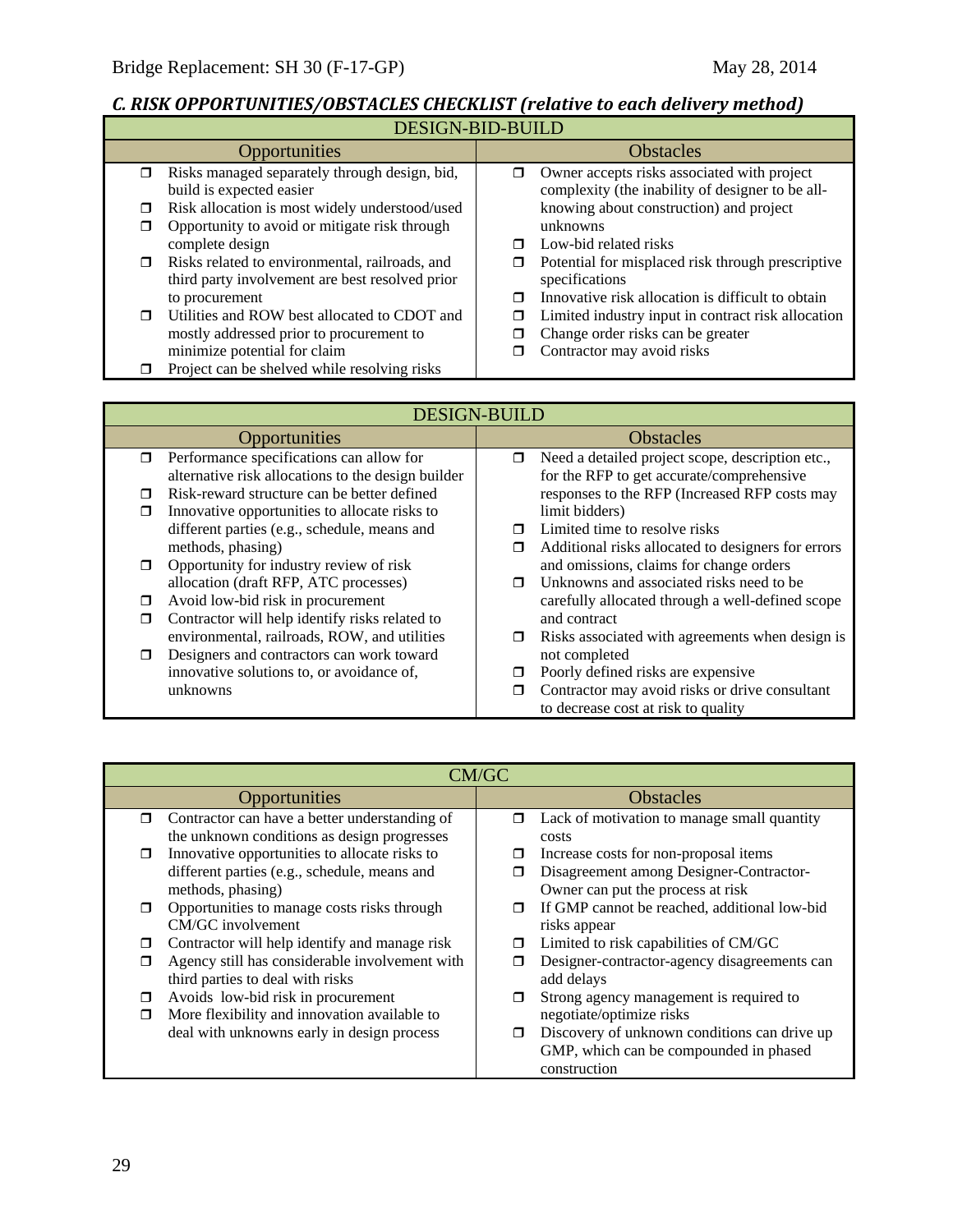# **6) Staff Experience/Availability Checklist**

| <b>DESIGN-BID-BUILD</b>                                                                                                                                       |                                                                                                                                                                                              |  |  |
|---------------------------------------------------------------------------------------------------------------------------------------------------------------|----------------------------------------------------------------------------------------------------------------------------------------------------------------------------------------------|--|--|
| <b>Opportunities</b>                                                                                                                                          | <b>Obstacles</b>                                                                                                                                                                             |  |  |
| Agency, contractors and consultants have high<br>level of experience with the traditional system<br>Designers can be more interchangeable<br>between projects | Can require a high level of agency staffing of<br>technical resources<br>Staff's responsibilities are spread out over a<br>longer design period<br>Can require staff to have full breadth of |  |  |
|                                                                                                                                                               | technical expertise                                                                                                                                                                          |  |  |

| <b>DESIGN-BUILD</b>                                                     |                                                                                                                                                                                                                                                    |  |  |
|-------------------------------------------------------------------------|----------------------------------------------------------------------------------------------------------------------------------------------------------------------------------------------------------------------------------------------------|--|--|
| <b>Opportunities</b>                                                    | <b>Obstacles</b>                                                                                                                                                                                                                                   |  |  |
| Less agency staff required due to the sole<br>π.<br>source nature of DB | Limitation of availability of staff with skills,<br>π.<br>knowledge and personality to manage DB                                                                                                                                                   |  |  |
| Opportunity to grow agency staff by learning a<br>◘<br>new process      | projects<br>Existing staff may need additional training to<br>address their changing roles<br>Need to "mass" agency management and<br>$\Box$<br>technical resources at critical points in process<br>(i.e., RFP development, design reviews, etc.) |  |  |

| CM/GC                                                                                                               |                                                                                                                                                                                              |  |  |
|---------------------------------------------------------------------------------------------------------------------|----------------------------------------------------------------------------------------------------------------------------------------------------------------------------------------------|--|--|
| <b>Opportunities</b>                                                                                                | <b>Obstacles</b>                                                                                                                                                                             |  |  |
| Agency can improve efficiencies by having<br>σ<br>more project managers on staff rather than<br>specialized experts | Strong committed owner project management is<br>important to success<br>Limitation of availability of staff with skills,                                                                     |  |  |
| Smaller number of technical staff required<br>□<br>through use of consultant designer                               | knowledge and personality to manage CMGC<br>projects<br>Existing staff may need additional training to<br>address their changing roles<br>Agency must learn how to negotiate GMP<br>projects |  |  |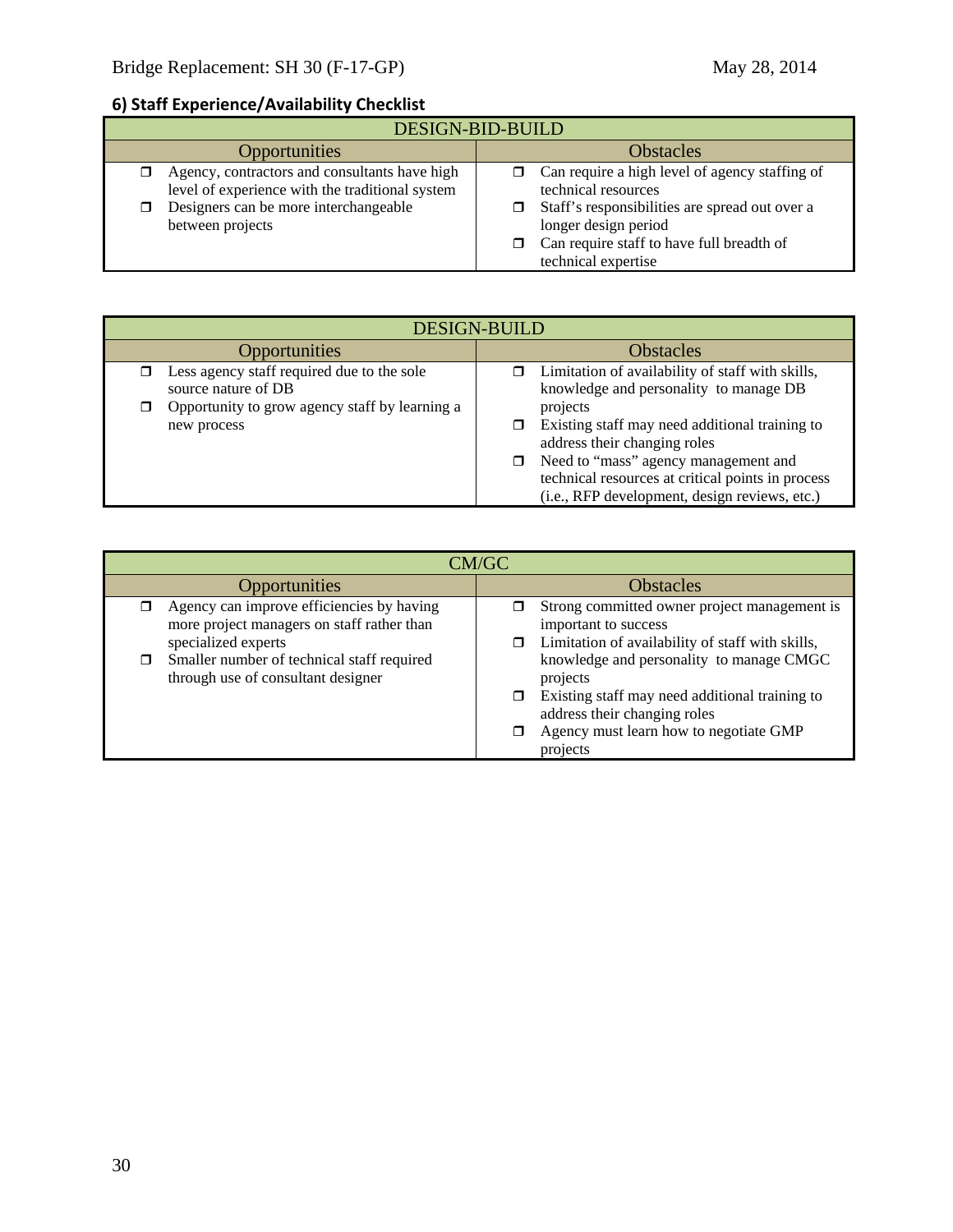# **7) Level of Oversight and Control Checklist**

| DESIGN-BID-BUILD |                                               |                  |                                             |  |
|------------------|-----------------------------------------------|------------------|---------------------------------------------|--|
|                  | <b>Opportunities</b>                          | <b>Obstacles</b> |                                             |  |
|                  | Full owner control over a linear design and   |                  | Requires a high-level of oversight          |  |
|                  | construction process                          |                  | Increased likelihood of claims due to owner |  |
|                  | Oversight roles are well understood           |                  | design responsibility                       |  |
|                  | Contract documents are typically completed in |                  | Limited control over an integrated          |  |
|                  | a single package before construction begins   |                  | design/construction process                 |  |
|                  | Multiple checking points through three linear |                  |                                             |  |
|                  | phases: design-bid-build                      |                  |                                             |  |
|                  | Maximum control over design                   |                  |                                             |  |

| <b>DESIGN-BUILD</b> |                                                                               |                  |                                                                               |
|---------------------|-------------------------------------------------------------------------------|------------------|-------------------------------------------------------------------------------|
|                     | <b>Opportunities</b>                                                          | <b>Obstacles</b> |                                                                               |
| $\Box$              | A single entity responsibility during project                                 |                  | Can require high level of design oversight                                    |
|                     | design and construction                                                       |                  | Can require high level of quality assurance                                   |
| σ.                  | Continuous execution of design and build                                      |                  | oversight                                                                     |
| ◻                   | Getting input from construction to enhance<br>constructability and innovation |                  | Limitation on staff with DB oversight<br>experience                           |
| σ                   | Overall project planning and scheduling is                                    |                  | Less owner control over design                                                |
|                     | established by one entity                                                     |                  | Control over design relies on proper<br>development of technical requirements |

| CM/GC                                                                              |                                                            |  |  |
|------------------------------------------------------------------------------------|------------------------------------------------------------|--|--|
| Opportunities                                                                      | <b>Obstacles</b>                                           |  |  |
| Preconstruction services are provided by the<br>construction manager               | Agency must have experienced staff to oversee<br>the CM/GC |  |  |
| Getting input from construction to enhance<br>□<br>constructability and innovation | Higher level of cost oversight required                    |  |  |
| Provides owner control over an integrated<br>design/construction process           |                                                            |  |  |